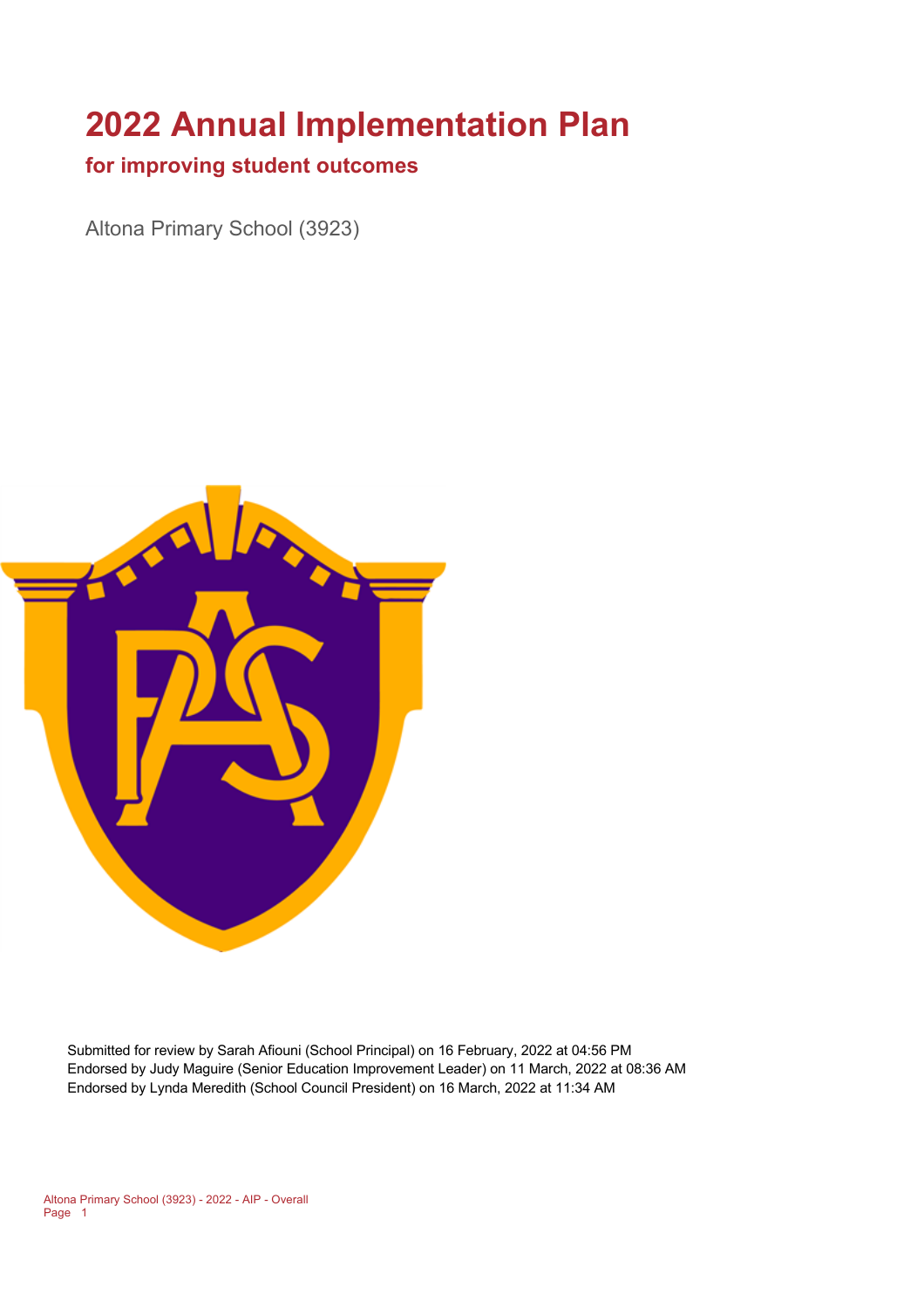# **Self-evaluation Summary - 2022**

|                                           | <b>FISO 2.0 Dimensions</b>                                                                                                                                                                                                       | <b>Self-evaluation Level</b> |
|-------------------------------------------|----------------------------------------------------------------------------------------------------------------------------------------------------------------------------------------------------------------------------------|------------------------------|
| <b>Teaching</b><br>and<br><b>Learning</b> | Documented teaching and learning program based on the Victorian<br>Curriculum and senior secondary pathways, incorporating extra-<br>curricula programs                                                                          |                              |
|                                           | Use of common and subject-specific high impact teaching and<br>learning strategies as part of a shared and responsive teaching and<br>learning model implemented through positive and supportive student-<br>staff relationships | Embedding                    |

| <b>Assessment</b> | Systematic use of assessment strategies and measurement practices<br>to obtain and provide feedback on student learning growth, attainment<br>and wellbeing capabilities | Embedding |  |
|-------------------|--------------------------------------------------------------------------------------------------------------------------------------------------------------------------|-----------|--|
|                   | Systematic use of data and evidence to drive the prioritisation,<br>development, and implementation of actions in schools and<br>classrooms.                             |           |  |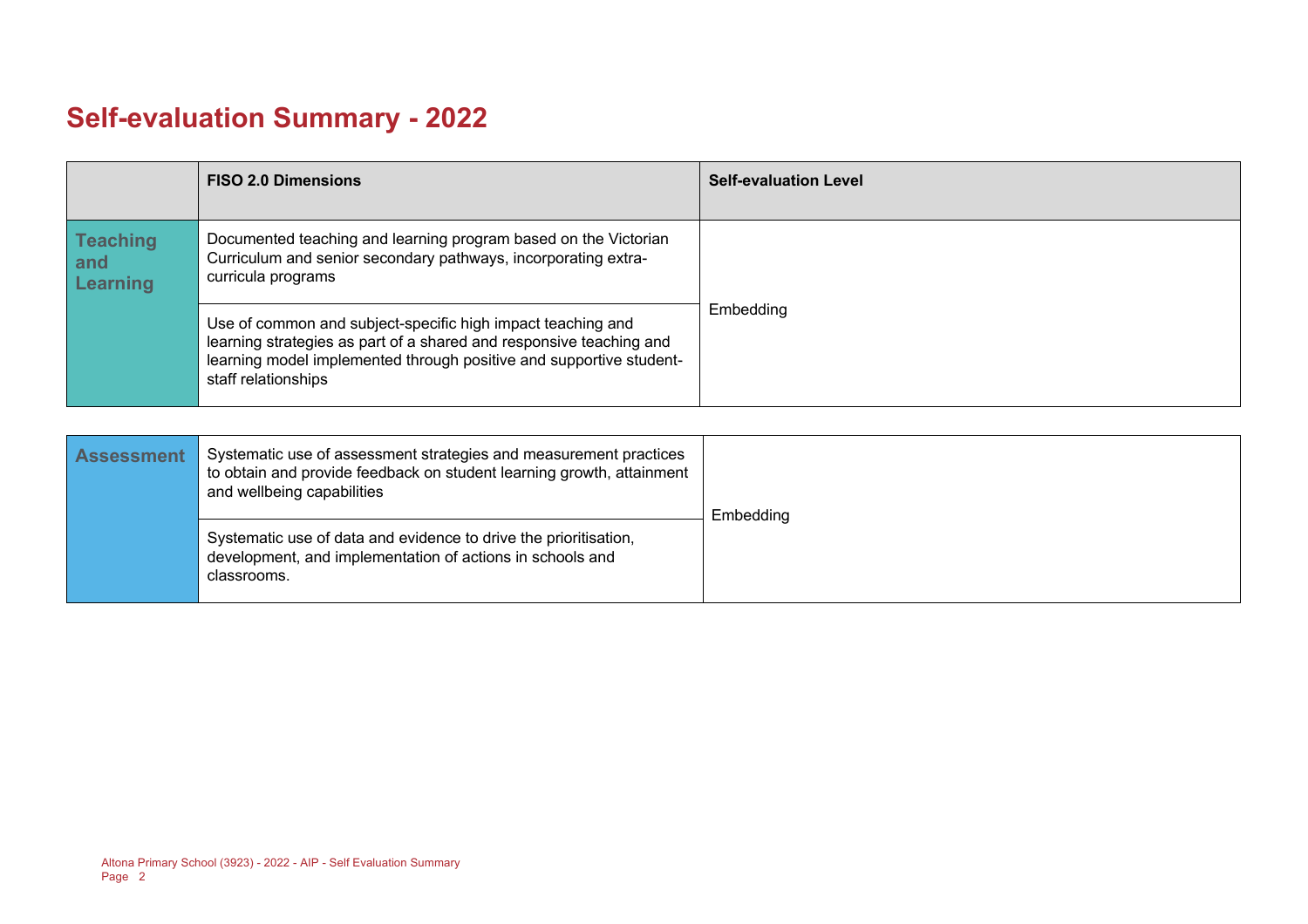| Leadership | The strategic direction and deployment of resources to create and<br>reflect shared goals and values; high expectations; and a positive,<br>safe and orderly learning environment | Embedding |
|------------|-----------------------------------------------------------------------------------------------------------------------------------------------------------------------------------|-----------|
|            | Shared development of a culture of respect and collaboration with<br>positive and supportive relationships between students and staff at the<br>core                              |           |

| <b>Engagement</b> | Activation of student voice and agency, including in leadership and<br>learning, to strengthen students' participation and engagement in<br>school                                    | Evolving |
|-------------------|---------------------------------------------------------------------------------------------------------------------------------------------------------------------------------------|----------|
|                   | Strong relationships and active partnerships between schools and<br>families/carers, communities, and organisations to strengthen<br>students' participation and engagement in school |          |

| <b>Support</b> | Responsive, tiered and contextualised approaches and strong<br>relationships to support student learning, wellbeing and inclusion                                         |           |
|----------------|---------------------------------------------------------------------------------------------------------------------------------------------------------------------------|-----------|
|                | Effective use of resources and active partnerships with families/carers,<br>specialist providers and community organisations to provide<br>responsive support to students | Embedding |

| <b>Enter your reflective comments</b> | Based on the school performance report, we identify that engagement is an area to prioritise. The school has some areas<br>that need to be developed that will need to prioritised, however strengths across all areas are evident int he data. SIT will<br>work to hone in on key areas of improvement with a focus on gathering data. |
|---------------------------------------|-----------------------------------------------------------------------------------------------------------------------------------------------------------------------------------------------------------------------------------------------------------------------------------------------------------------------------------------|
| <b>Considerations for 2022</b>        | SIT team to review and evaluate data sets and gather anecdotal data through observations, coaching and further analysis of<br>practice. Staff will be immersed in the work and collaborate on developing goals. Team leaders will be actively involved in                                                                               |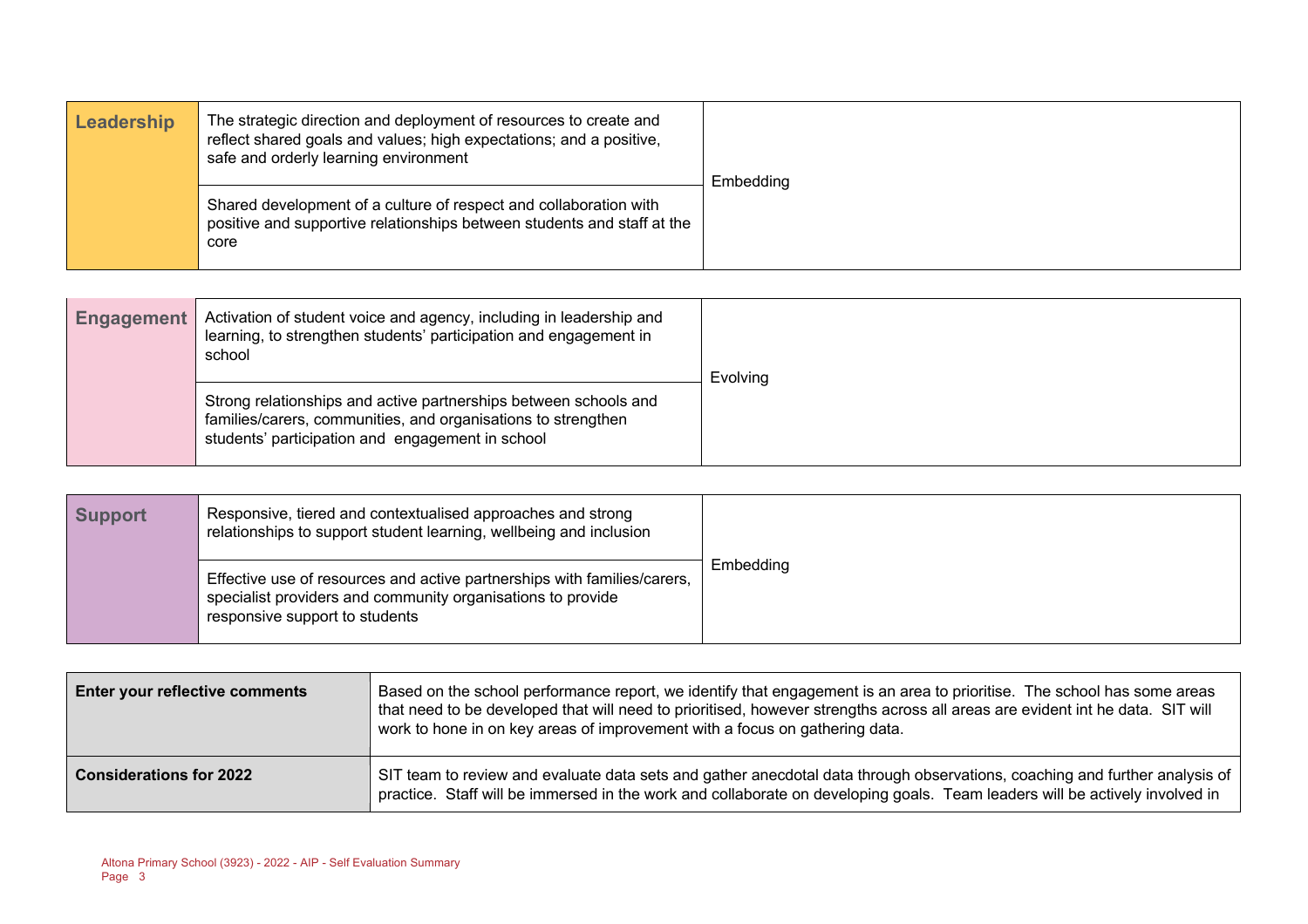|                                  | analysing performance and determining areas of need. School wide professional learning will focus on key priorities with<br>evidence informed practices driving the work. Responsive teaching and formative assessment will be explored through<br>Professional Development at a SIT level and then inform further professional learning across the school. |
|----------------------------------|-------------------------------------------------------------------------------------------------------------------------------------------------------------------------------------------------------------------------------------------------------------------------------------------------------------------------------------------------------------|
| Documents that support this plan |                                                                                                                                                                                                                                                                                                                                                             |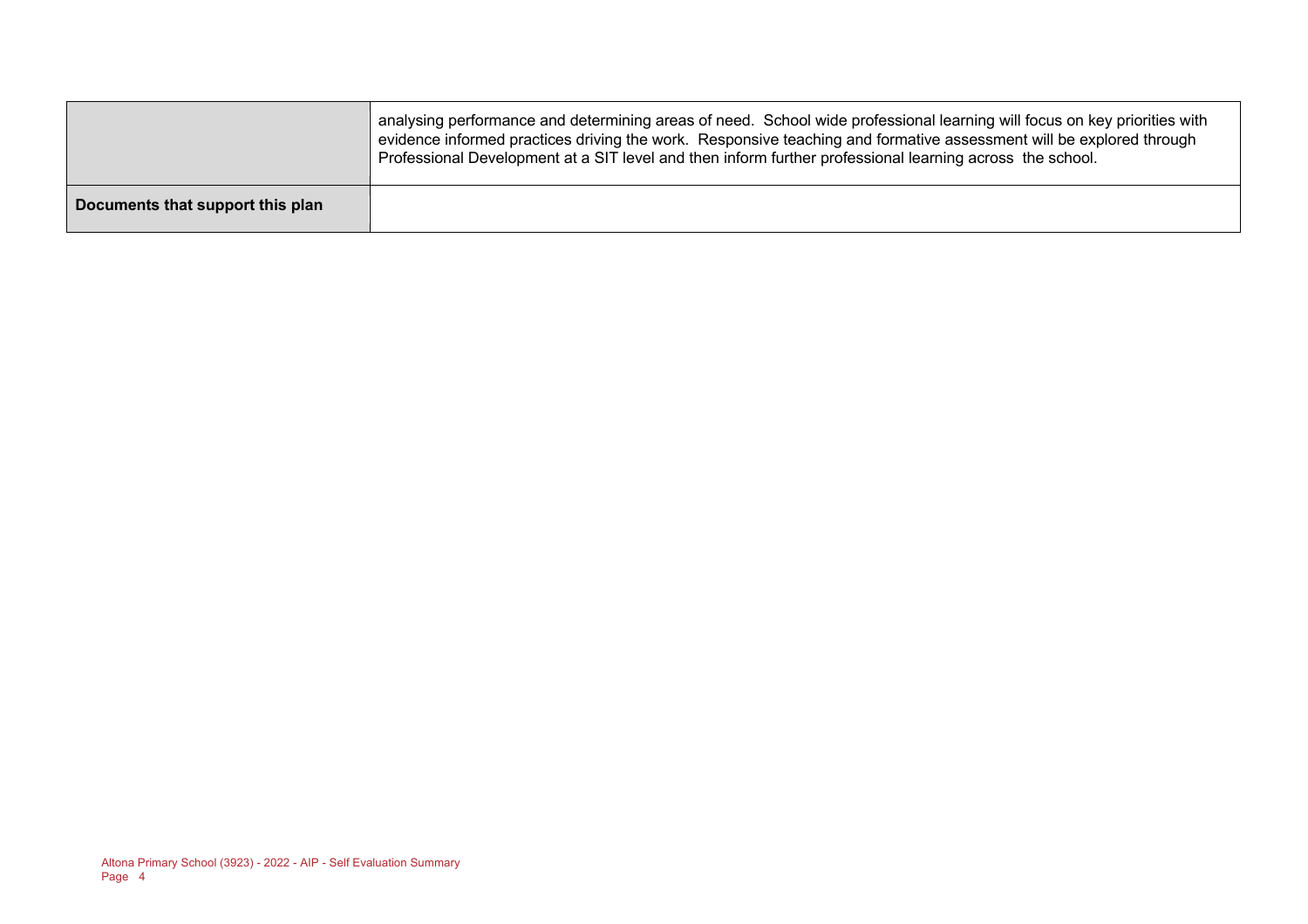# **SSP Goals Targets and KIS**

| Goal 1                                                  | <b>2022 Priorities Goal</b><br><br>Some of our students have thrived in the remote learning environment, others have maintained their learning progress,<br>and some need extra learning and wellbeing support despite the best efforts of their teachers and families. In 2022 we will<br>continue to focus on student learning - with an increased focus on numeracy - and student wellbeing through the 2022<br>Priorities Goal, a learning Key Improvement Strategy and a wellbeing Key Improvement Strategy. We will teach and<br>support each student at their point of need and in line with FISO. |
|---------------------------------------------------------|-----------------------------------------------------------------------------------------------------------------------------------------------------------------------------------------------------------------------------------------------------------------------------------------------------------------------------------------------------------------------------------------------------------------------------------------------------------------------------------------------------------------------------------------------------------------------------------------------------------|
| Target 1.1                                              | Support for the 2022 Priorities                                                                                                                                                                                                                                                                                                                                                                                                                                                                                                                                                                           |
| Key Improvement Strategy 1.a<br>Priority 2022 Dimension | Learning - Support both those who need extra support and those who have thrived to continue to extend their learning,<br>especially in numeracy                                                                                                                                                                                                                                                                                                                                                                                                                                                           |
| Key Improvement Strategy 1.b<br>Priority 2022 Dimension | Wellbeing - Effectively mobilise available resources to support students' wellbeing and mental health, especially the most<br>vulnerable                                                                                                                                                                                                                                                                                                                                                                                                                                                                  |
| Goal 2                                                  | Improve literacy and numeracy across the school                                                                                                                                                                                                                                                                                                                                                                                                                                                                                                                                                           |
| Target 2.1                                              | NAPLAN - Top 2 Bands<br>• Increase the percentage of students in Top 2 Bands in Year 3 Reading from 60% (2019) to 72% by 2024.<br>• Increase the percentage of students in Top 2 Bands in Year 5 Reading from 40% (2019) to 55% by 2024.<br>• Increase the percentage of students in Top 2 Bands in Year 3 Numeracy from 42% (2019) to 60% by<br>2024.<br>• Increase the percentage of students in Top 2 Bands in Year 5 Numeracy from 35% (2019) to 50% by<br>2024                                                                                                                                       |
| Target 2.2                                              | <b>NAPLAN - Benchmark Growth</b>                                                                                                                                                                                                                                                                                                                                                                                                                                                                                                                                                                          |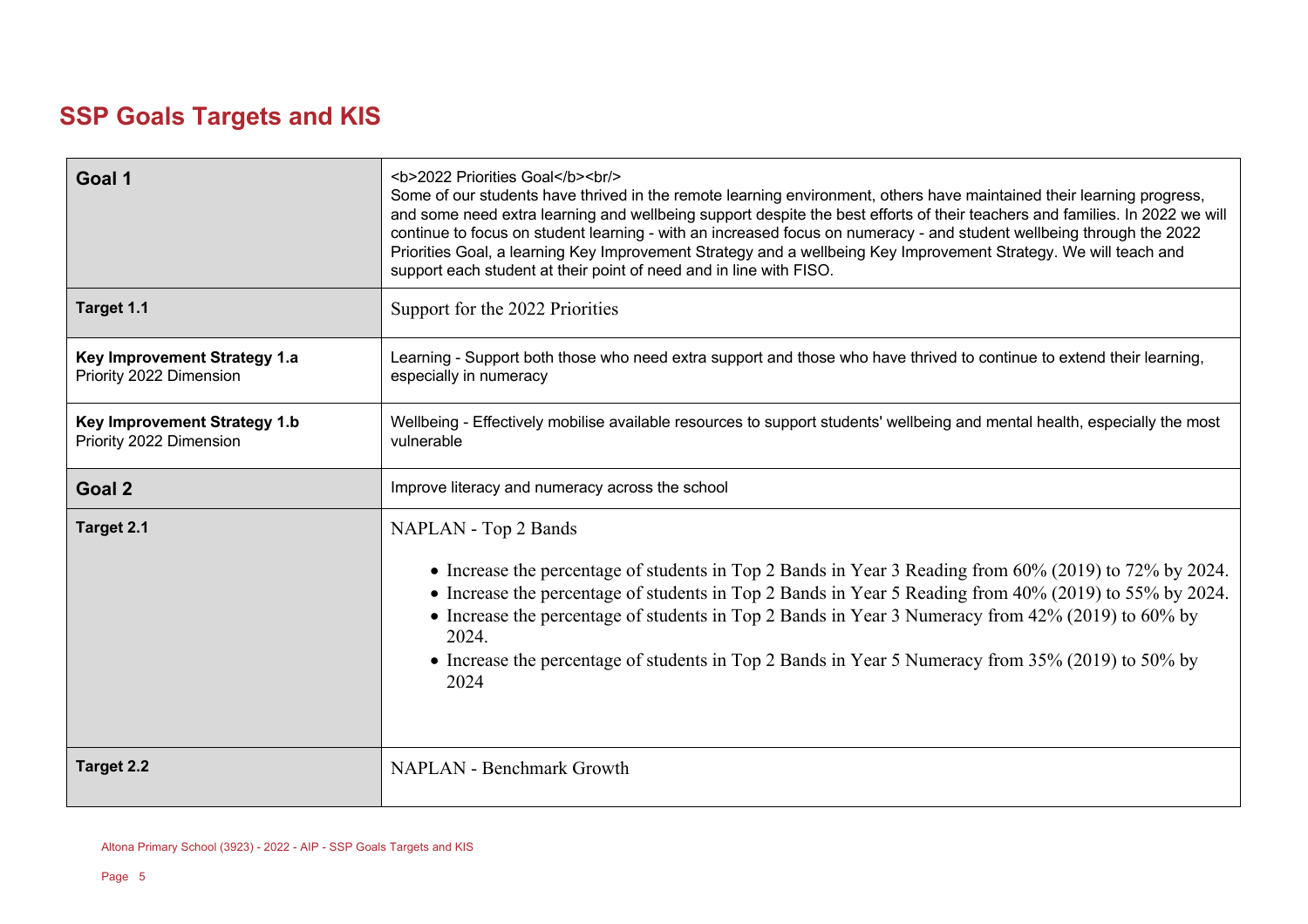|                                                                            | • Increase the percentage of students at or above benchmark growth in Reading from 69% in 2019 to 80%<br>in 2024.<br>• Increase the percentage of students at or above benchmark growth in Numeracy from 60% in 2019 to<br>80% in 2024                                                                                                                                                    |
|----------------------------------------------------------------------------|-------------------------------------------------------------------------------------------------------------------------------------------------------------------------------------------------------------------------------------------------------------------------------------------------------------------------------------------------------------------------------------------|
| Target 2.3                                                                 | <b>Teacher Judgements</b><br>• Increase the percentage of students achieving above expected level in Reading from 52% (2020) to 60%<br>by 2024.<br>• Increase the percentage of students achieving above expected level in Writing from 33% (2020) to 50%<br>by 2024.<br>• Increase the percentage of students achieving above expected level in Number from 45% (2020) to 55%<br>by 2024 |
| Target 2.4                                                                 | <b>School Staff Survey</b><br>Increase the percent positive endorsement of teachers (prin/teach) each year from 2021 to 2024 in the following<br>factors:<br>• Guaranteed and viable curriculum from 84% in 2019 to 90% in 2024<br>• Teacher collaboration from 79% in 2019 to 90% in 2024<br>• Shielding and Buffering from 65% in 2019 to 80% in 2024                                   |
| <b>Key Improvement Strategy 2.a</b><br><b>Building practice excellence</b> | Build the school as a Professional Learning Community (PLC).                                                                                                                                                                                                                                                                                                                              |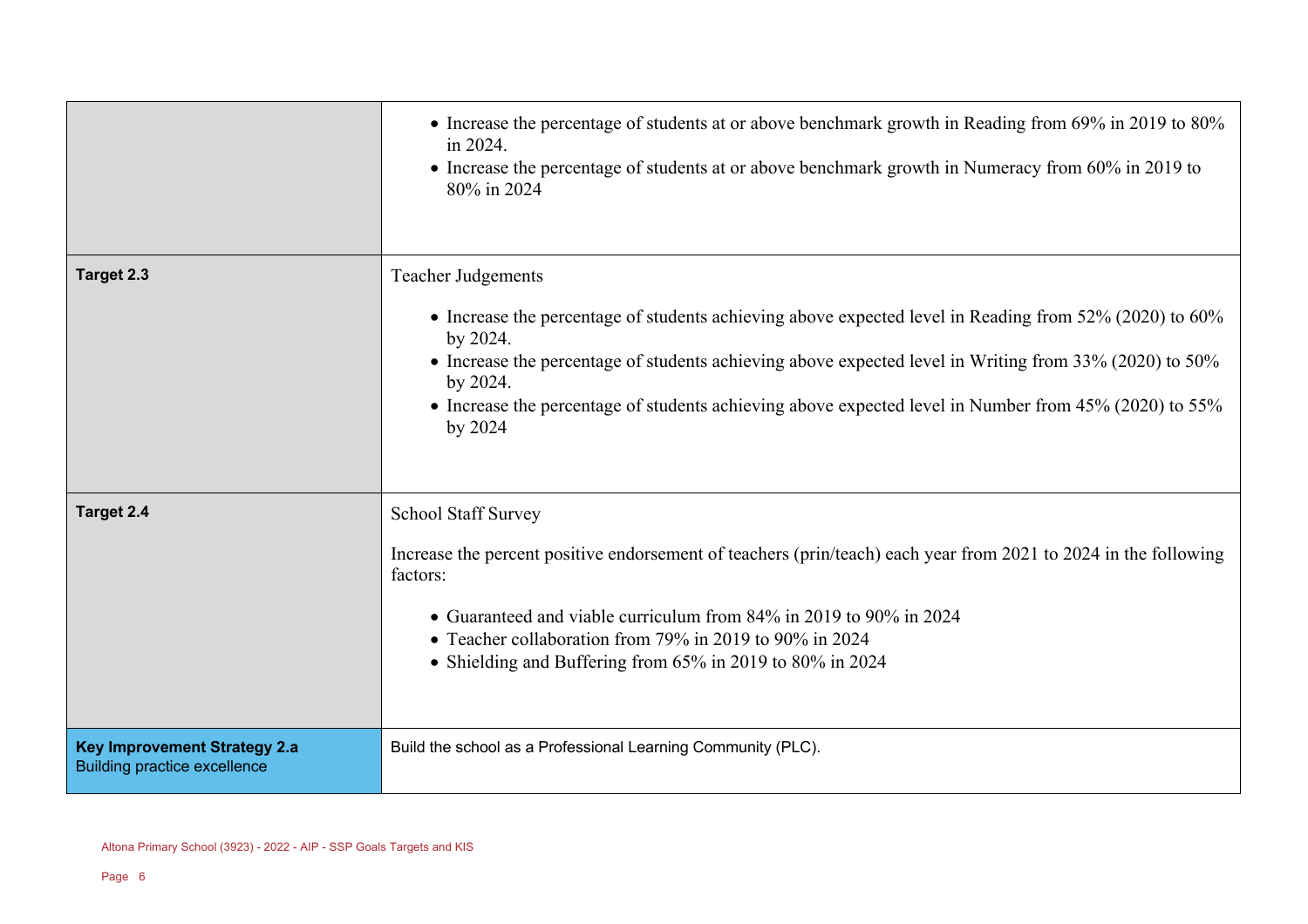| <b>Key Improvement Strategy 2.b</b><br><b>Building practice excellence</b> | Build a whole school approach to curriculum and instruction.                                                                                                                                                                                                                                                                                               |
|----------------------------------------------------------------------------|------------------------------------------------------------------------------------------------------------------------------------------------------------------------------------------------------------------------------------------------------------------------------------------------------------------------------------------------------------|
| <b>Key Improvement Strategy 2.c</b><br>Evaluating impact on learning       | Build a whole school approach to student assessment and use of data                                                                                                                                                                                                                                                                                        |
| Goal 3                                                                     | Improve student engagement in their learning.                                                                                                                                                                                                                                                                                                              |
| Target 3.1                                                                 | Student Attitudes to School Survey (ATOSS)<br>Increase the percentage of positive responses to the following:<br>• Student Voice and Agency from 51% in 2020 to 75% by 2024<br>• Stimulated Learning from 76% in 2020 to 85% by 2024<br>• Learning Confidence from 72% in 2020 to 85% by 2024<br>• Motivation and Interest from 76% in 2020 to 85% by 2024 |
| Target 3.2                                                                 | School Staff Survey (SSS)<br>Increase the percent positive endorsement of teachers (prin/teach) to the following factors:<br>• Professional learning from 80% in 2019 to 90% by 2024<br>• Leadership team from 73% in 2019 to 85% by 2024                                                                                                                  |
| Target 3.3                                                                 | Parent Opinion Survey (POS)<br>Increase the percentage each year of positive responses to the following:                                                                                                                                                                                                                                                   |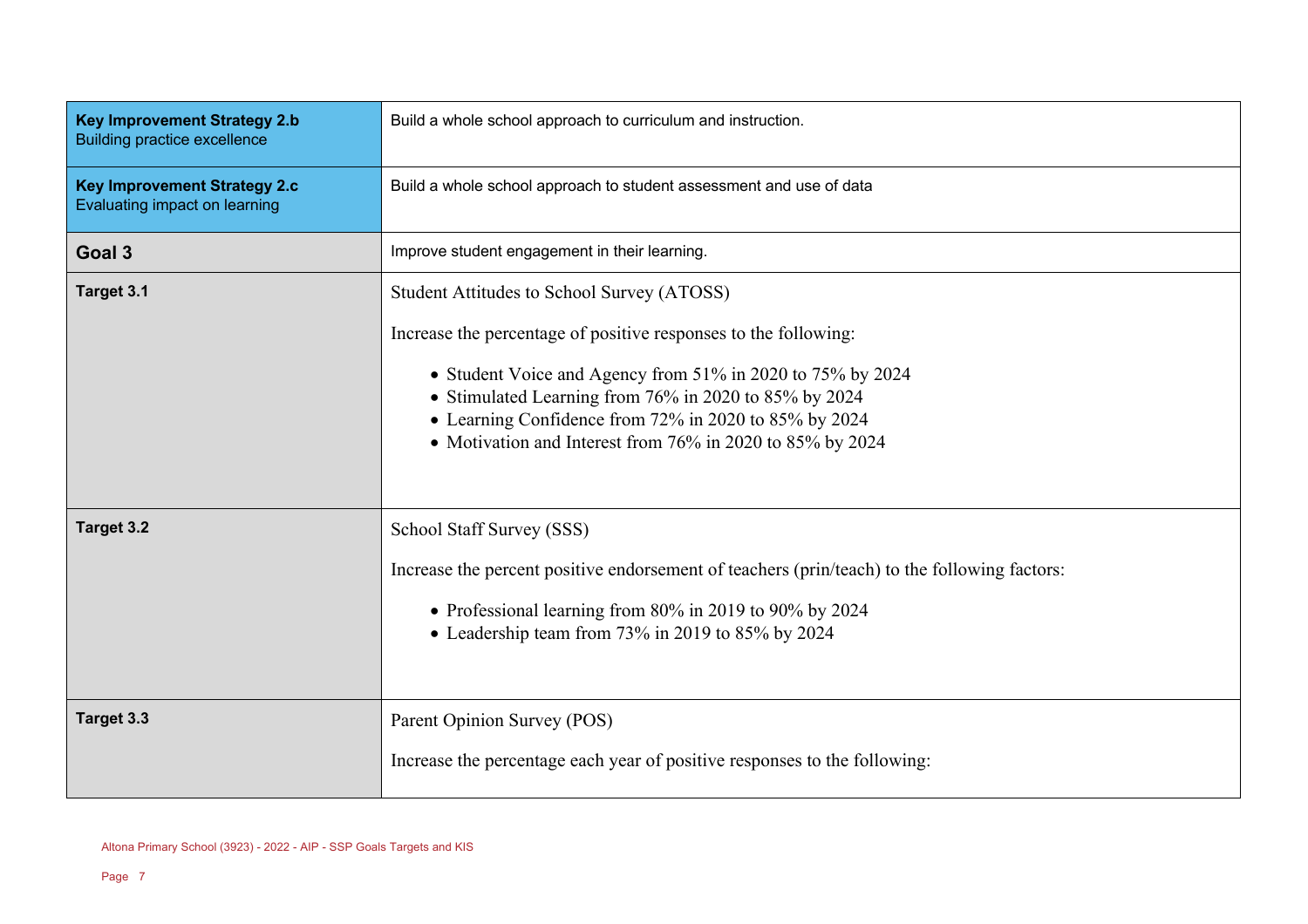|                                                                                       | • Stimulating learning environment from 77% in 2020 to 85% by 2024<br>• Effective teaching from 78% in 2020 to 85% by 2024<br>• Student agency and voice from 76% in 2020 to 85% by 2024                                     |
|---------------------------------------------------------------------------------------|------------------------------------------------------------------------------------------------------------------------------------------------------------------------------------------------------------------------------|
| <b>Key Improvement Strategy 3.a</b><br>Intellectual engagement and self-<br>awareness | Build a whole school approach to students' intellectual engagement and voice and agency in learning.                                                                                                                         |
| <b>Key Improvement Strategy 3.b</b><br><b>Health and wellbeing</b>                    | Build the leadership team                                                                                                                                                                                                    |
| Goal 4                                                                                | Improve student wellbeing across the school.                                                                                                                                                                                 |
| Target 4.1                                                                            | <b>Student Absence</b><br>Decrease the percentage of students absent for 20+ days each year from 30% (2019) to 25% by 2024                                                                                                   |
| Target 4.2                                                                            | Student Attitudes to School Survey (ATOSS)<br>• Increase positive responses to Sense of connectedness from 86% in 2020 to 90% by 2024.<br>• Increase positive responses for Teacher concern from 68% in 2020 to 80% by 2024. |
| Target 4.3                                                                            | Parent Opinion Survey (POS)<br>Increase the percentage each year of positive responses to the following:                                                                                                                     |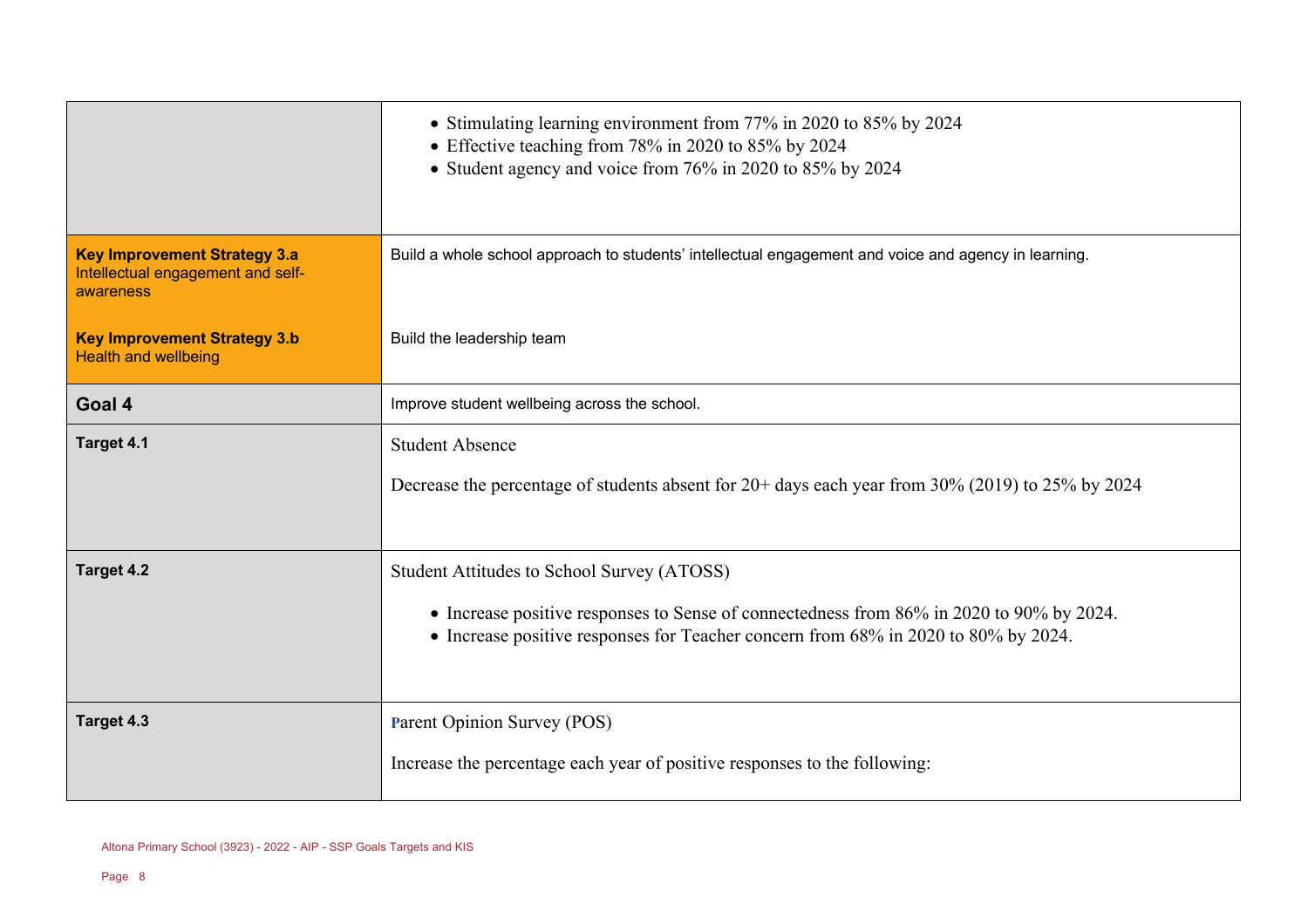|                                                             | • School improvement from $64\%$ in 2020 to 85% by 2024<br>• Confidence and resilience skills from 83% in 2020 to 90% by 2024 |
|-------------------------------------------------------------|-------------------------------------------------------------------------------------------------------------------------------|
| Key Improvement Strategy 4.a<br><b>Health and wellbeing</b> | Deepen and embed a whole school approach to student health, wellbeing and inclusion.                                          |

Altona Primary School (3923) - 2022 - AIP - SSP Goals Targets and KIS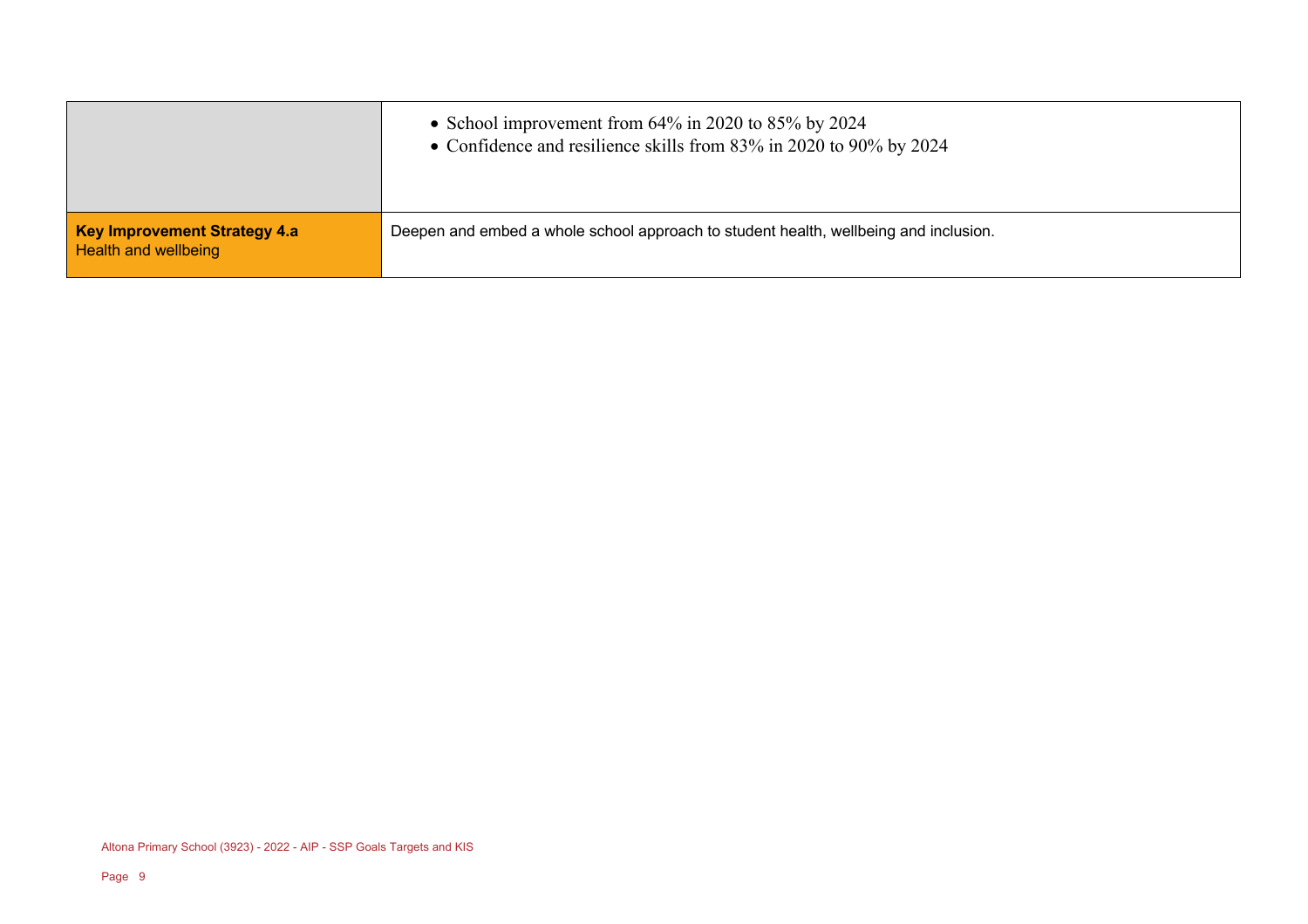# **Select Annual Goals and KIS**

| <b>Four Year Strategic Goals</b>                                                                                   | Is this<br>selected for<br>focus this<br>year? | <b>Four Year Strategic Targets</b>                                                                                                                                                                                                                                                                                                                           | 12 month target<br>The 12 month target is an incremental step<br>towards meeting the 4-year target, using the<br>same data set. |
|--------------------------------------------------------------------------------------------------------------------|------------------------------------------------|--------------------------------------------------------------------------------------------------------------------------------------------------------------------------------------------------------------------------------------------------------------------------------------------------------------------------------------------------------------|---------------------------------------------------------------------------------------------------------------------------------|
| <b>2022 Priorities Goal</b><br>>hr<br>Some of our students have thrived in<br>the remote learning environment,<br> | Yes                                            | Support for the 2022 Priorities                                                                                                                                                                                                                                                                                                                              | Increase the percentage of students<br>achieving above standard in Number from<br>42% (2021 - Semester 2).                      |
| Improve literacy and numeracy<br>across the school                                                                 | No                                             | NAPLAN - Top 2 Bands<br>• Increase the percentage of students in Top 2 Bands in<br>Year 3 Reading from 60% (2019) to 72% by 2024.<br>• Increase the percentage of students in Top 2 Bands in<br>Year 5 Reading from 40% (2019) to 55% by 2024.<br>• Increase the percentage of students in Top 2 Bands in<br>Year 3 Numeracy from 42% (2019) to 60% by 2024. |                                                                                                                                 |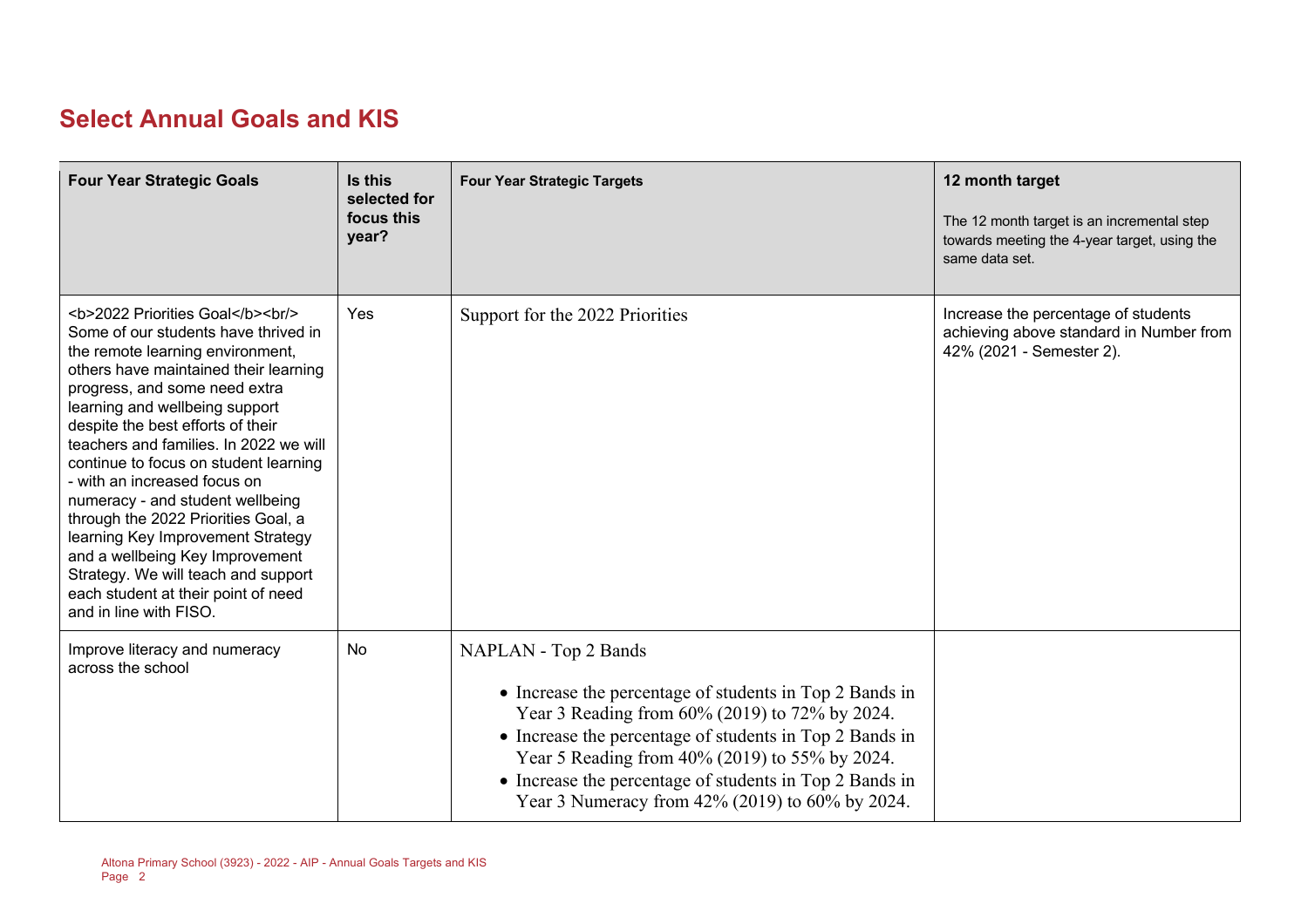| • Increase the percentage of students in Top 2 Bands in<br>Year 5 Numeracy from 35% (2019) to 50% by 2024                                                                                                                                                                                                                                                                                          |  |
|----------------------------------------------------------------------------------------------------------------------------------------------------------------------------------------------------------------------------------------------------------------------------------------------------------------------------------------------------------------------------------------------------|--|
| <b>NAPLAN - Benchmark Growth</b><br>• Increase the percentage of students at or above<br>benchmark growth in Reading from 69% in 2019 to<br>80% in 2024.<br>• Increase the percentage of students at or above<br>benchmark growth in Numeracy from 60% in 2019 to<br>80% in 2024                                                                                                                   |  |
| <b>Teacher Judgements</b><br>• Increase the percentage of students achieving above<br>expected level in Reading from 52% (2020) to 60% by<br>2024.<br>• Increase the percentage of students achieving above<br>expected level in Writing from 33% (2020) to 50% by<br>2024.<br>• Increase the percentage of students achieving above<br>expected level in Number from 45% (2020) to 55% by<br>2024 |  |
| <b>School Staff Survey</b>                                                                                                                                                                                                                                                                                                                                                                         |  |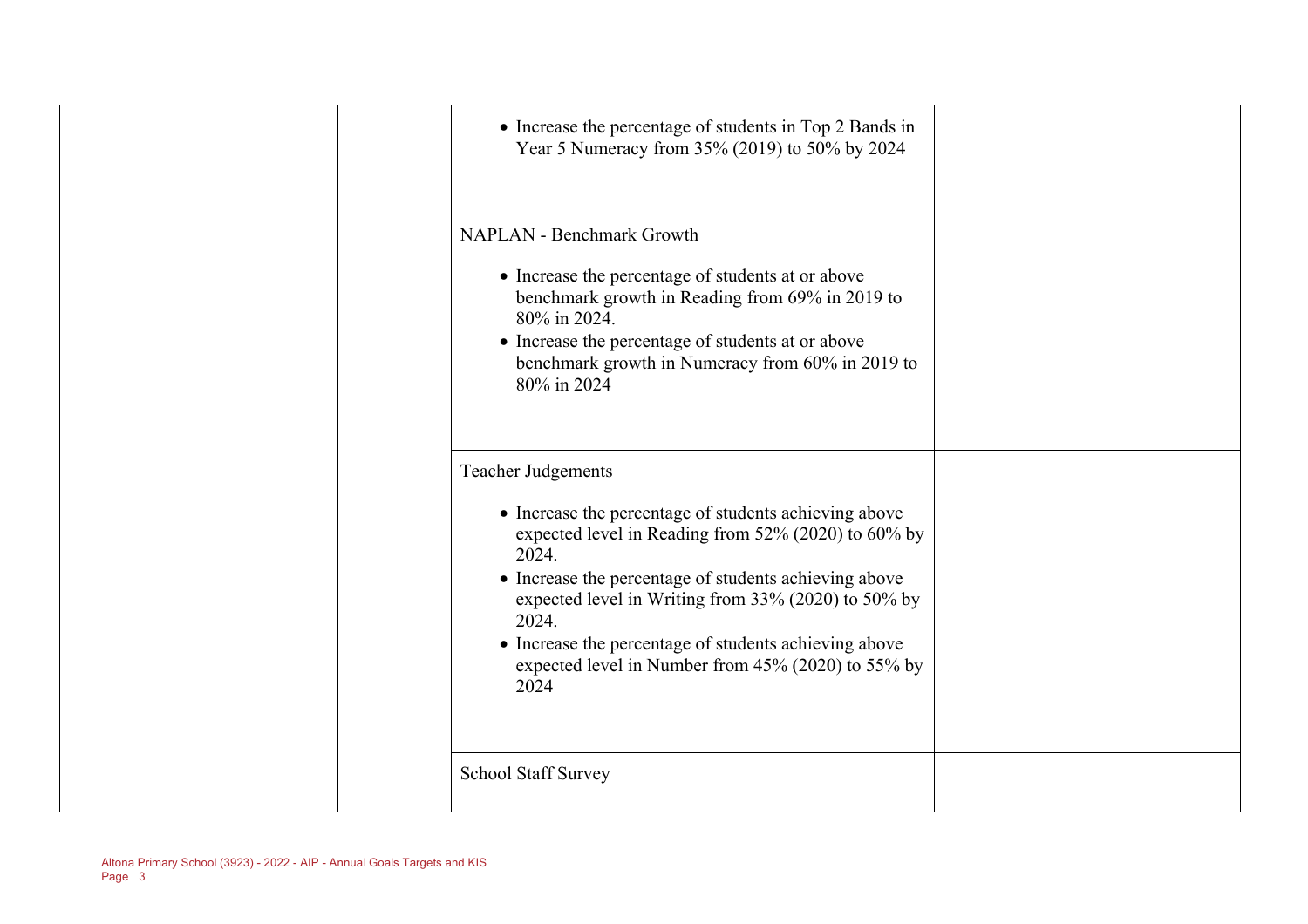|                                                  |     | Increase the percent positive endorsement of teachers<br>(prin/teach) each year from 2021 to 2024 in the following<br>factors:<br>• Guaranteed and viable curriculum from 84% in 2019<br>to 90% in 2024<br>• Teacher collaboration from 79% in 2019 to 90% in<br>2024<br>• Shielding and Buffering from 65% in 2019 to 80% in<br>2024                                  |                                                                                                                                                                              |
|--------------------------------------------------|-----|------------------------------------------------------------------------------------------------------------------------------------------------------------------------------------------------------------------------------------------------------------------------------------------------------------------------------------------------------------------------|------------------------------------------------------------------------------------------------------------------------------------------------------------------------------|
| Improve student engagement in their<br>learning. | Yes | Student Attitudes to School Survey (ATOSS)<br>Increase the percentage of positive responses to the following:<br>• Student Voice and Agency from 51% in 2020 to 75%<br>by 2024<br>• Stimulated Learning from 76% in 2020 to 85% by<br>2024<br>• Learning Confidence from 72% in 2020 to 85% by<br>2024<br>• Motivation and Interest from 76% in 2020 to 85% by<br>2024 | Increase student positive responses from<br>59% (2021) to 'Student Voice and<br>Agency'.<br>Increase student positive responses from<br>82% (2021) to 'Stimulated Learning'. |
|                                                  |     | School Staff Survey (SSS)                                                                                                                                                                                                                                                                                                                                              | Increase teacher positive responses from<br>71% for 'School Leadership'.                                                                                                     |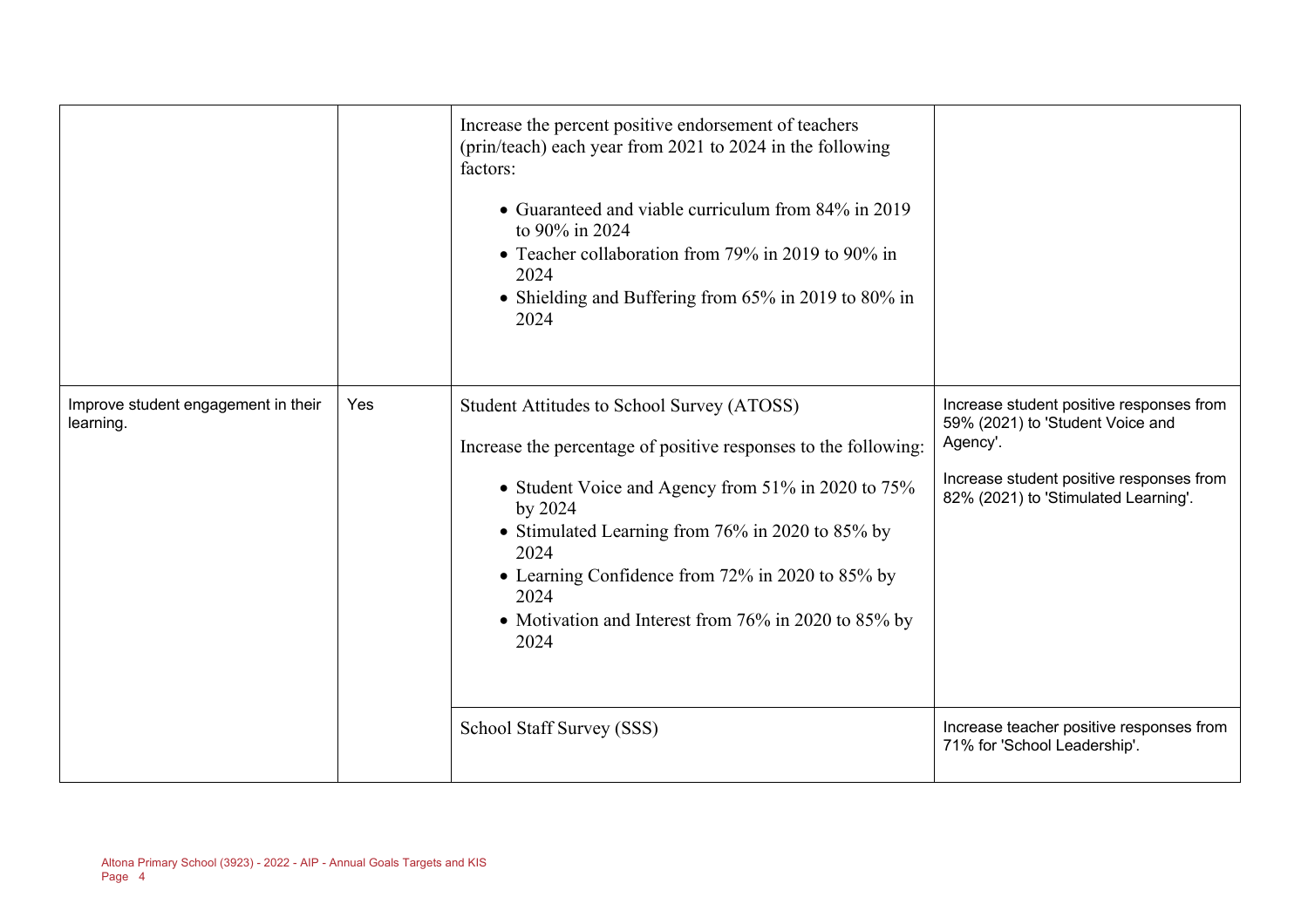|                                                 |    | Increase the percent positive endorsement of teachers<br>(prin/teach) to the following factors:<br>• Professional learning from 80% in 2019 to 90% by<br>2024<br>• Leadership team from 73% in 2019 to 85% by 2024                                                                                            |                                                                                 |
|-------------------------------------------------|----|---------------------------------------------------------------------------------------------------------------------------------------------------------------------------------------------------------------------------------------------------------------------------------------------------------------|---------------------------------------------------------------------------------|
|                                                 |    | Parent Opinion Survey (POS)<br>Increase the percentage each year of positive responses to the<br>following:<br>• Stimulating learning environment from 77% in 2020<br>to 85% by 2024<br>• Effective teaching from 78% in 2020 to 85% by 2024<br>• Student agency and voice from 76% in 2020 to 85%<br>by 2024 | Increase parent positive responses from<br>75% (2021) for 'Effective Teaching'. |
| Improve student wellbeing across the<br>school. | No | <b>Student Absence</b><br>Decrease the percentage of students absent for 20+ days each<br>year from 30% (2019) to 25% by 2024                                                                                                                                                                                 |                                                                                 |
|                                                 |    | Student Attitudes to School Survey (ATOSS)<br>• Increase positive responses to Sense of connectedness<br>from 86% in 2020 to 90% by 2024.                                                                                                                                                                     |                                                                                 |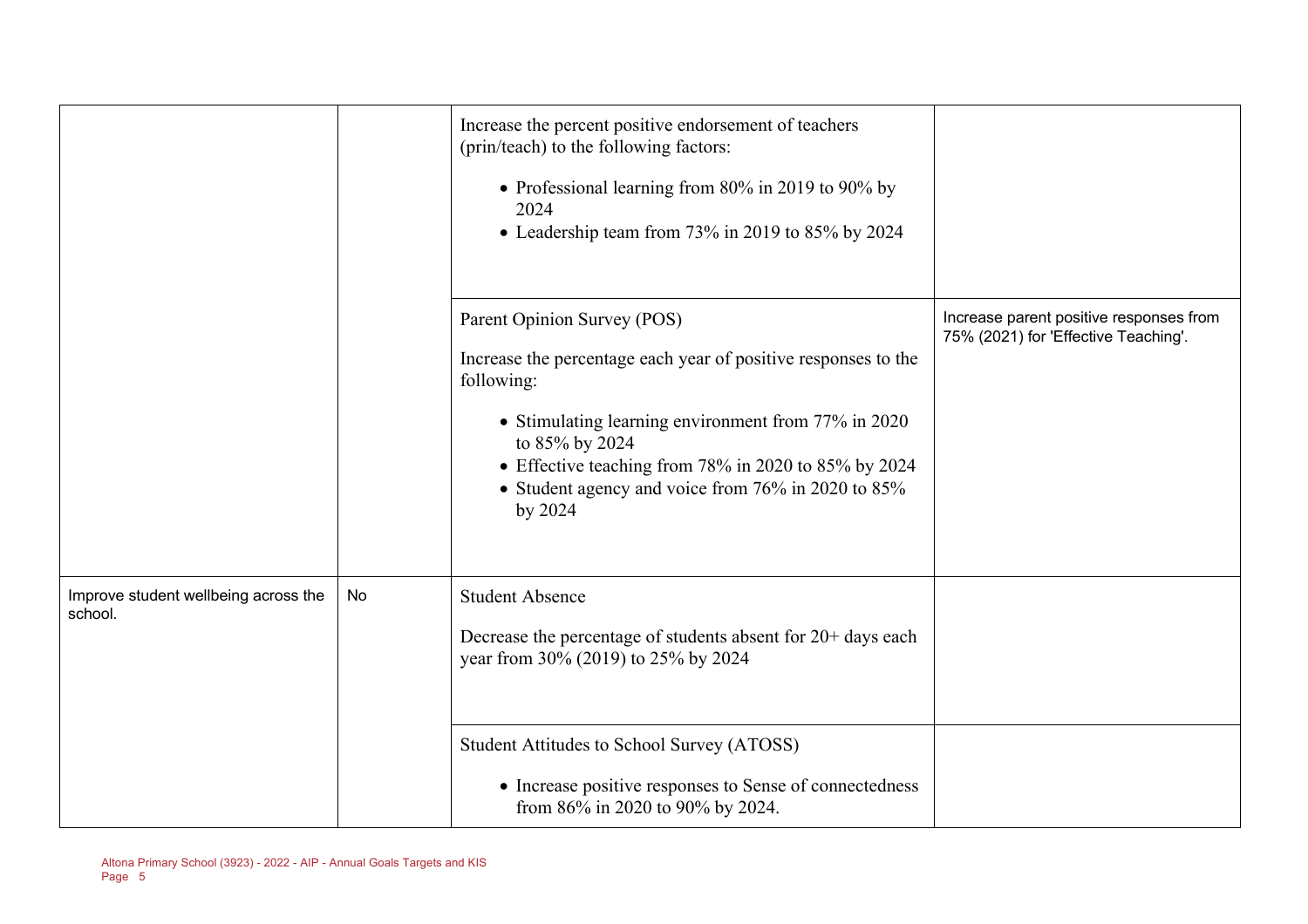| • Increase positive responses for Teacher concern from<br>68% in 2020 to 80% by 2024.                                                                                                                                                              |  |
|----------------------------------------------------------------------------------------------------------------------------------------------------------------------------------------------------------------------------------------------------|--|
| Parent Opinion Survey (POS)<br>Increase the percentage each year of positive responses to the<br>following:<br>• School improvement from $64\%$ in 2020 to 85% by<br>2024<br>• Confidence and resilience skills from 83% in 2020 to<br>90% by 2024 |  |

| Goal 1                                                                            | <b>2022 Priorities Goal</b><br>Some of our students have thrived in the remote learning environment, others have maintained their learning progress, and<br>some need extra learning and wellbeing support despite the best efforts of their teachers and families. In 2022 we will continue<br>to focus on student learning - with an increased focus on numeracy - and student wellbeing through the 2022 Priorities Goal, a<br>learning Key Improvement Strategy and a wellbeing Key Improvement Strategy. We will teach and support each student at<br>their point of need and in line with FISO. |            |  |  |
|-----------------------------------------------------------------------------------|-------------------------------------------------------------------------------------------------------------------------------------------------------------------------------------------------------------------------------------------------------------------------------------------------------------------------------------------------------------------------------------------------------------------------------------------------------------------------------------------------------------------------------------------------------------------------------------------------------|------------|--|--|
| 12 Month Target 1.1                                                               | Increase the percentage of students achieving above standard in Number from 42% (2021 - Semester 2).                                                                                                                                                                                                                                                                                                                                                                                                                                                                                                  |            |  |  |
| <b>Key Improvement Strategies</b><br>Is this KIS selected for focus this<br>year? |                                                                                                                                                                                                                                                                                                                                                                                                                                                                                                                                                                                                       |            |  |  |
| KIS <sub>1</sub><br>Priority 2022 Dimension                                       | Learning - Support both those who need extra support and those who have thrived to<br>continue to extend their learning, especially in numeracy                                                                                                                                                                                                                                                                                                                                                                                                                                                       | <b>Yes</b> |  |  |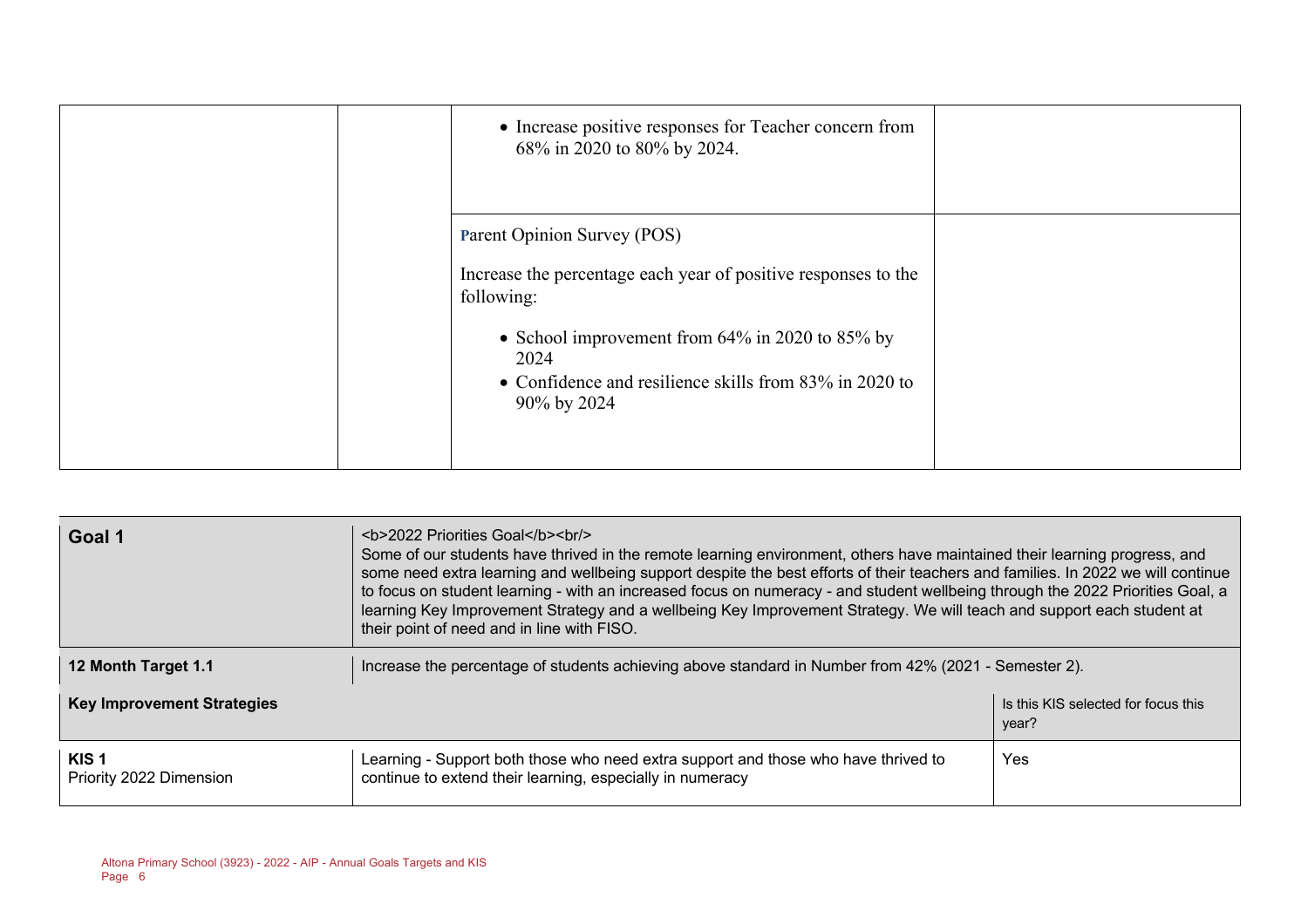| KIS <sub>2</sub><br>Priority 2022 Dimension                                                                                                                                                                                                                                               | Wellbeing - Effectively mobilise available resources to support students' wellbeing and<br>mental health, especially the most vulnerable | Yes |  |  |  |
|-------------------------------------------------------------------------------------------------------------------------------------------------------------------------------------------------------------------------------------------------------------------------------------------|------------------------------------------------------------------------------------------------------------------------------------------|-----|--|--|--|
| Explain why the school has selected this<br>KIS as a focus for this year. Please make<br>reference to the self-evaluation, relevant<br>school data, the progress against School<br>Strategic Plan (SSP) goals, targets, and the<br>diagnosis of issues requiring particular<br>attention. | Please leave this field empty. Schools are not required to provide a rationale as this is in line with system priorities for 2022.       |     |  |  |  |
| Goal 2                                                                                                                                                                                                                                                                                    | Improve student engagement in their learning.                                                                                            |     |  |  |  |
| 12 Month Target 2.1                                                                                                                                                                                                                                                                       | Increase student positive responses from 59% (2021) to 'Student Voice and Agency'.                                                       |     |  |  |  |
|                                                                                                                                                                                                                                                                                           | Increase student positive responses from 82% (2021) to 'Stimulated Learning'.                                                            |     |  |  |  |
| 12 Month Target 2.2                                                                                                                                                                                                                                                                       | Increase teacher positive responses from 71% for 'School Leadership'.                                                                    |     |  |  |  |
| 12 Month Target 2.3                                                                                                                                                                                                                                                                       | Increase parent positive responses from 75% (2021) for 'Effective Teaching'.                                                             |     |  |  |  |
| <b>Key Improvement Strategies</b><br>Is this KIS selected for focus this<br>year?                                                                                                                                                                                                         |                                                                                                                                          |     |  |  |  |
| KIS <sub>1</sub><br>Intellectual engagement and self-<br>awareness                                                                                                                                                                                                                        | Build a whole school approach to students' intellectual engagement and voice and agency<br>Yes<br>in learning.                           |     |  |  |  |
| KIS <sub>2</sub><br><b>Health and wellbeing</b>                                                                                                                                                                                                                                           | Build the leadership team<br>No                                                                                                          |     |  |  |  |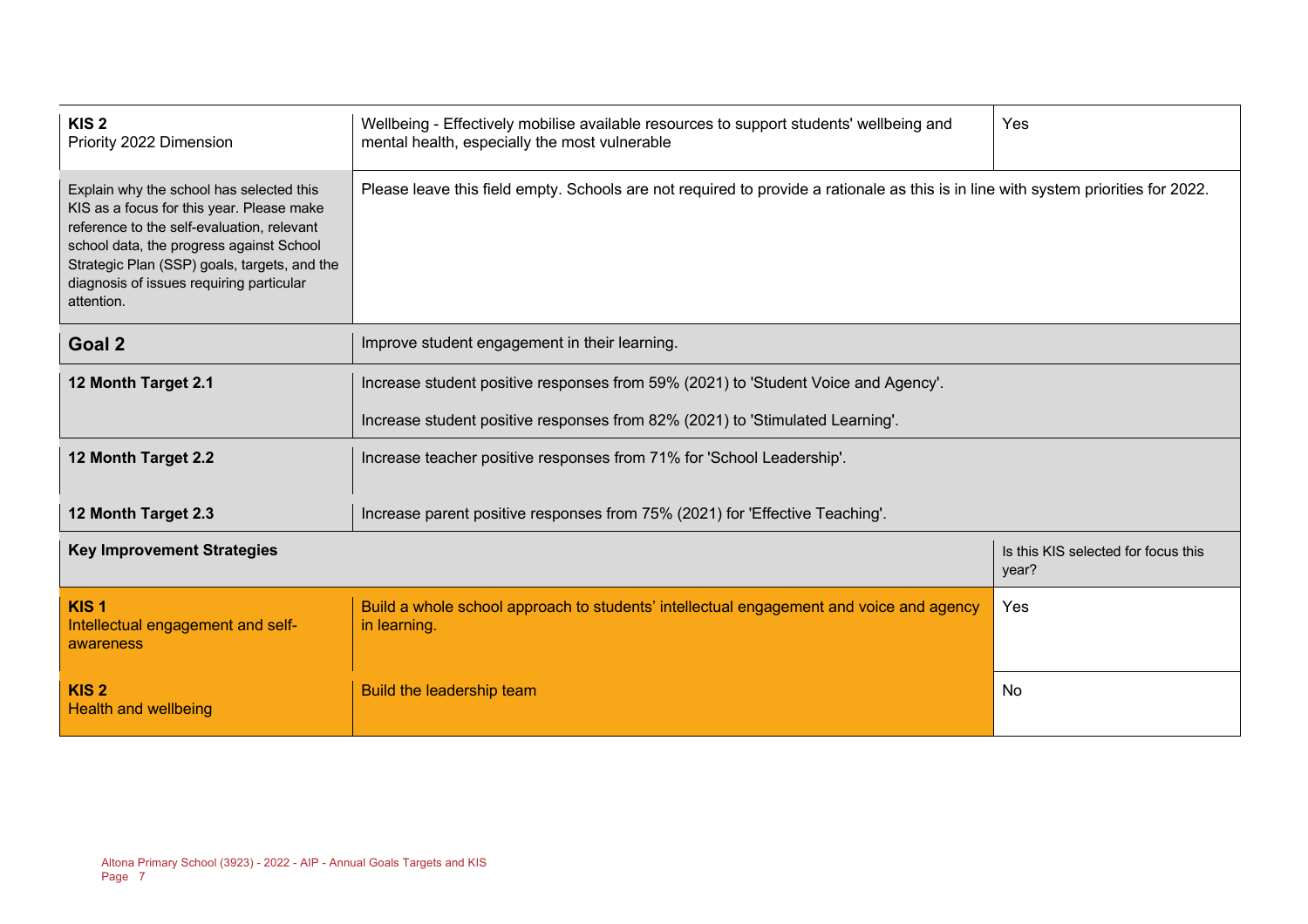Explain why the school has selected this KIS as a focus for this year. Please make reference to the self-evaluation, relevant school data, the progress against School Strategic Plan (SSP) goals, targets, and the diagnosis of issues requiring particular attention.

Identified a need to develop a whole school approach to improving student engagement in their learning. The focus on improving student achievement outcomes also has a direct link to the Key Improvement Strategies.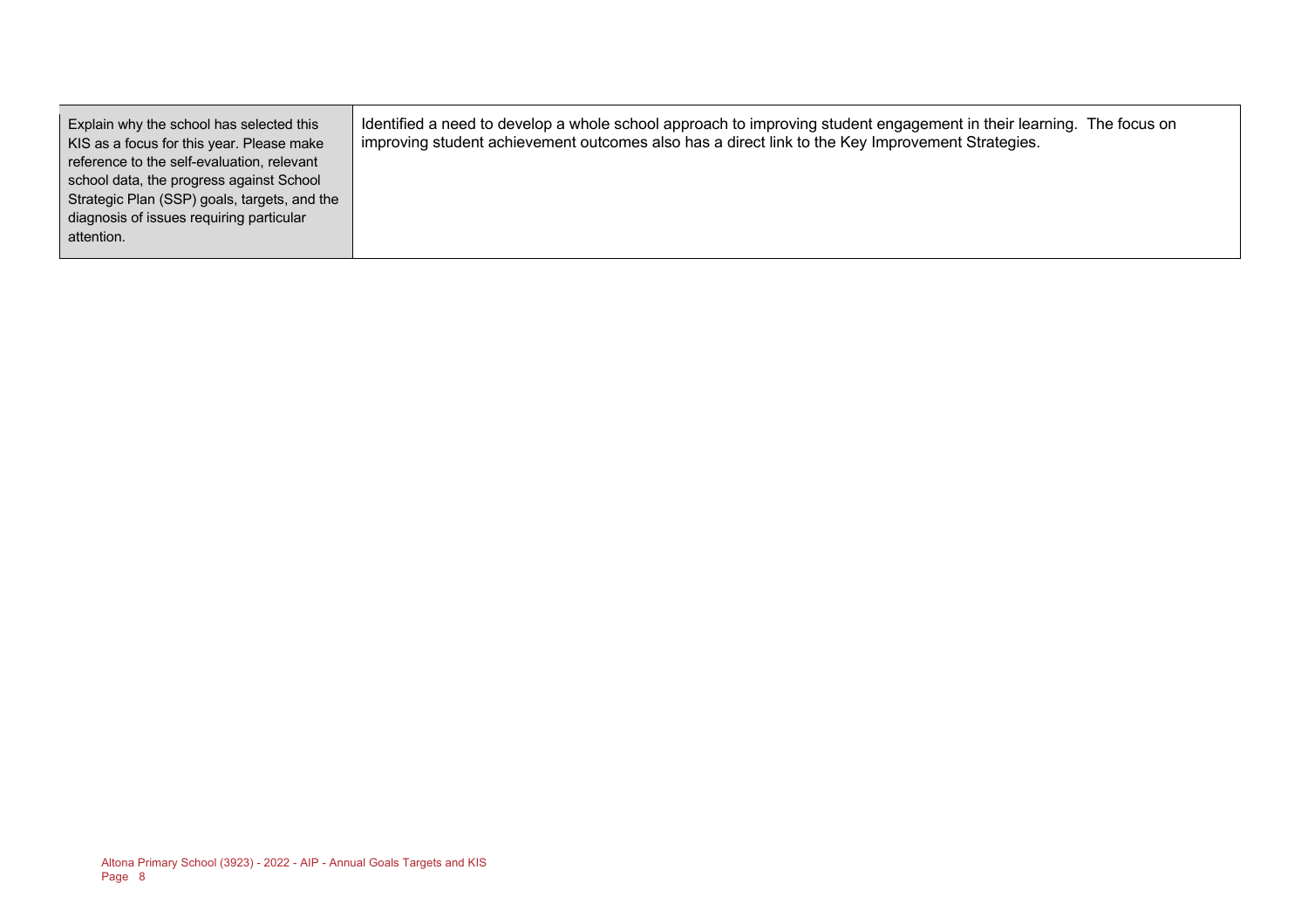# **Define Actions, Outcomes and Activities**

| Goal 1                                      | <b>2022 Priorities Goal</b><br>Some of our students have thrived in the remote learning environment, others have maintained their learning progress, and some<br>need extra learning and wellbeing support despite the best efforts of their teachers and families. In 2022 we will continue to focus on<br>student learning - with an increased focus on numeracy - and student wellbeing through the 2022 Priorities Goal, a learning Key<br>Improvement Strategy and a wellbeing Key Improvement Strategy. We will teach and support each student at their point of need and<br>in line with FISO.                                                                                                                                                                                                                           |
|---------------------------------------------|---------------------------------------------------------------------------------------------------------------------------------------------------------------------------------------------------------------------------------------------------------------------------------------------------------------------------------------------------------------------------------------------------------------------------------------------------------------------------------------------------------------------------------------------------------------------------------------------------------------------------------------------------------------------------------------------------------------------------------------------------------------------------------------------------------------------------------|
| 12 Month Target 1.1                         | Increase the percentage of students achieving above standard in Number from 42% (2021 - Semester 2).                                                                                                                                                                                                                                                                                                                                                                                                                                                                                                                                                                                                                                                                                                                            |
| KIS <sub>1</sub><br>Priority 2022 Dimension | Learning - Support both those who need extra support and those who have thrived to continue to extend their learning, especially in<br>numeracy                                                                                                                                                                                                                                                                                                                                                                                                                                                                                                                                                                                                                                                                                 |
| <b>Actions</b>                              | - Key questions will sit at the centre of planning, data analysis and professional learning in 2022; "Are we responding to the needs of<br>all of our learners?", "Is every learner challenged?"<br>- Develop whole school consistency around effective teacher practice in numeracy, including the refinement of the guaranteed and<br>viable curriculum.<br>- Refine assessment practices to ensure planning and instruction is responding to student needs.<br>- Align whole school professional development, PLC focus and redefine the role of the SIT.<br>- Strategic resourcing to support learning programs.                                                                                                                                                                                                            |
| <b>Outcomes</b>                             | Leaders will:<br>- develop a peer coaching model<br>- undertake and deliver professional learning to support the development of responsive teaching<br>prioritise and deliver a professional learning schedule with a focus on Maths<br>- monitor data and teacher practice to ensure whole school consistency<br>Teachers will:<br>- implement the maths scope and sequence, and respond to data to meet the learning needs of the students<br>- understand the structure of the pedagogical model and HITS, and use this to plan and deliver lessons<br>- engage in peer coaching and observations<br>- respond to the learning needs of all students to deliver an engaging maths curriculum<br>- develop a greater understanding of the maths continuum of learning to ensure every learner is challenged<br>Students will: |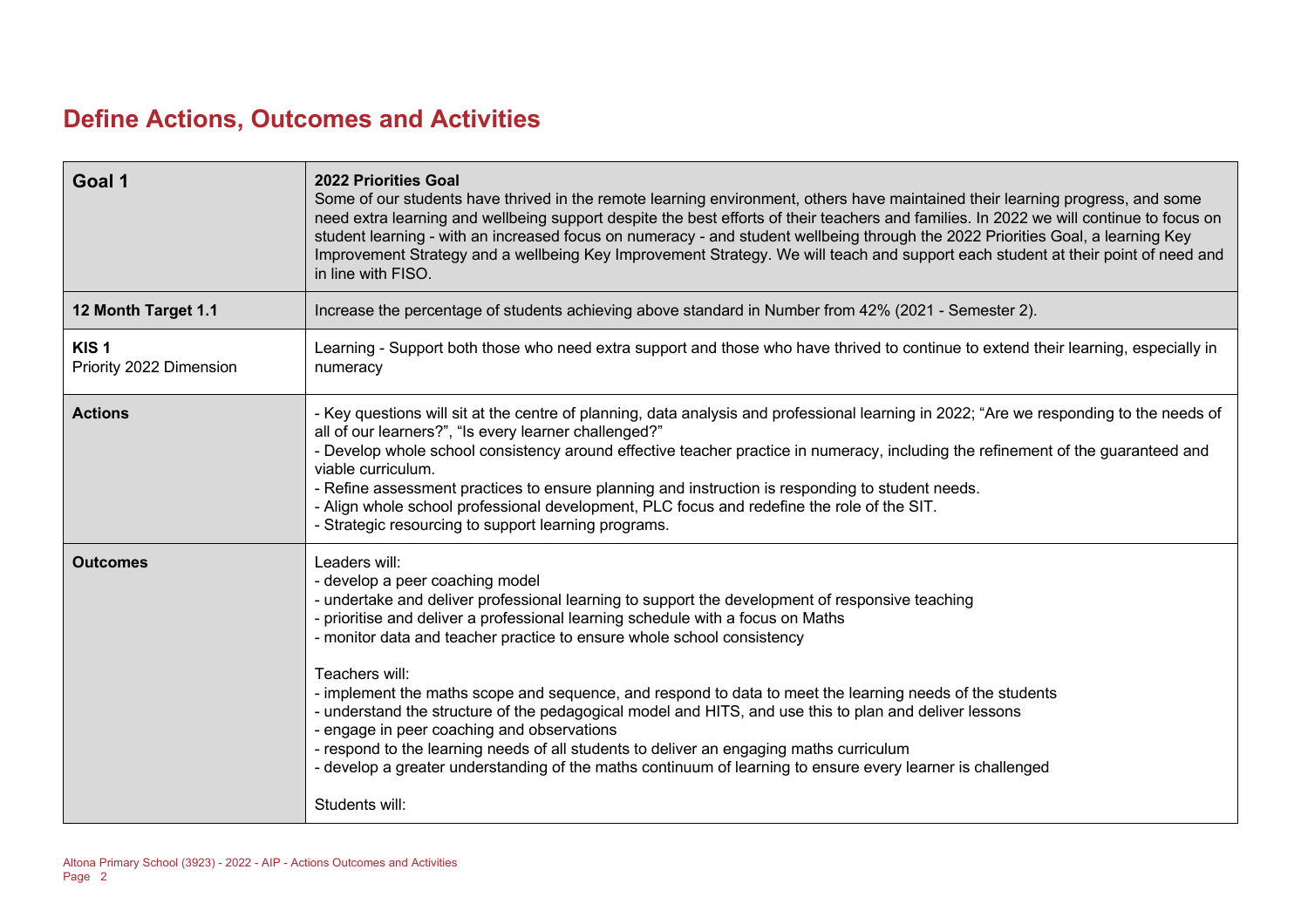|                                                                                                                                                  | - be able to identify and articulate their goals in Maths<br>- have a greater perception of themselves as mathematicians                                                                                                                                                                                                                                                                                                                                                                                                                                                                                                                                                           |                                     |                                |                                  |                                                                                                                                                                                                            |
|--------------------------------------------------------------------------------------------------------------------------------------------------|------------------------------------------------------------------------------------------------------------------------------------------------------------------------------------------------------------------------------------------------------------------------------------------------------------------------------------------------------------------------------------------------------------------------------------------------------------------------------------------------------------------------------------------------------------------------------------------------------------------------------------------------------------------------------------|-------------------------------------|--------------------------------|----------------------------------|------------------------------------------------------------------------------------------------------------------------------------------------------------------------------------------------------------|
| <b>Success Indicators</b>                                                                                                                        | - observed improvements in teacher practice through regular observations and feedback through SIT<br>- implementation of the pedagogical model and HITS will be evidenced in term planning and teacher weekly planning<br>- peer observations and coaching feedback will be documented<br>Students will:<br>- improve their maths outcomes evidenced through assessment data: Essential Assessment and Teacher Judgement data<br>- be able to articulate their maths learning goals and the maths proficiency strands as observed through SIT Learning Walks<br>- express a greater positive perception of learning through improved data in the Student Attitude to School Survey |                                     |                                |                                  |                                                                                                                                                                                                            |
| <b>Activities and Milestones</b>                                                                                                                 | Is this a PL<br>When<br><b>People Responsible</b><br><b>Priority</b>                                                                                                                                                                                                                                                                                                                                                                                                                                                                                                                                                                                                               |                                     |                                |                                  | <b>Funding Streams</b>                                                                                                                                                                                     |
| Professional Learning for staff to build knowledge of effective<br>teaching and assessment practices in Mathematics                              |                                                                                                                                                                                                                                                                                                                                                                                                                                                                                                                                                                                                                                                                                    | $\boxtimes$ School Improvement Team | $\overline{M}$ PLP<br>Priority | from:<br>Term 1<br>to:<br>Term 4 | \$0.00<br>Equity funding will<br>be used<br>Disability Inclusion<br>Tier 2 Funding will be<br>used<br>Schools Mental<br>Health Menu items<br>will be used which<br>may include DET<br>funded or free items |
| Meeting and professional learning schedule to prioritise the focus<br>on Mathematics and include opportunities for whole school<br>collaboration |                                                                                                                                                                                                                                                                                                                                                                                                                                                                                                                                                                                                                                                                                    | $\boxtimes$ School Improvement Team | $\square$ PLP<br>Priority      | from:<br>Term 1<br>to:<br>Term 4 | \$0.00<br>Equity funding will<br>be used                                                                                                                                                                   |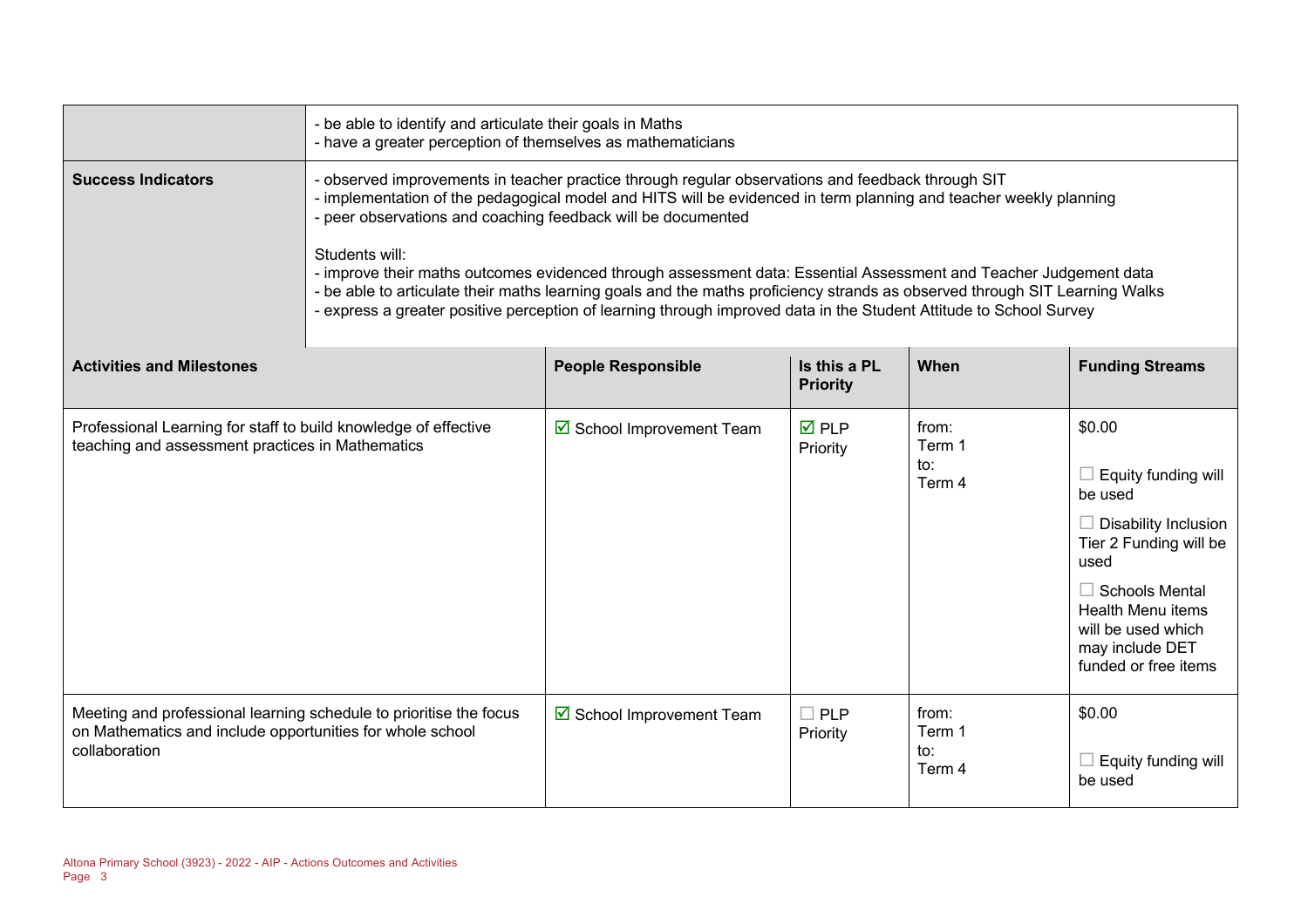|                                                         |                                                                      |                           |                                  | $\Box$ Disability Inclusion<br>Tier 2 Funding will be<br>used<br>$\Box$ Schools Mental<br>Health Menu items<br>will be used which<br>may include DET<br>funded or free items                                                                          |
|---------------------------------------------------------|----------------------------------------------------------------------|---------------------------|----------------------------------|-------------------------------------------------------------------------------------------------------------------------------------------------------------------------------------------------------------------------------------------------------|
| Develop a coaching model involving peer observations    | $\triangleright$ Learning Specialist(s)<br>☑ School Improvement Team | $\square$ PLP<br>Priority | from:<br>Term 2<br>to:<br>Term 4 | \$10,000.00<br>$\overline{\mathbf{y}}$ Equity funding will<br>be used<br>$\Box$ Disability Inclusion<br>Tier 2 Funding will be<br>used<br>$\Box$ Schools Mental<br>Health Menu items<br>will be used which<br>may include DET<br>funded or free items |
| Analysis of data sets to inform planning and resourcing | School Improvement Team<br>$\overline{\mathbf{z}}$ Teacher(s)        | $\Box$ PLP<br>Priority    | from:<br>Term 2<br>to:<br>Term 4 | \$0.00<br>$\Box$ Equity funding will<br>be used<br>$\Box$ Disability Inclusion<br>Tier 2 Funding will be<br>used<br>$\Box$ Schools Mental<br>Health Menu items<br>will be used which                                                                  |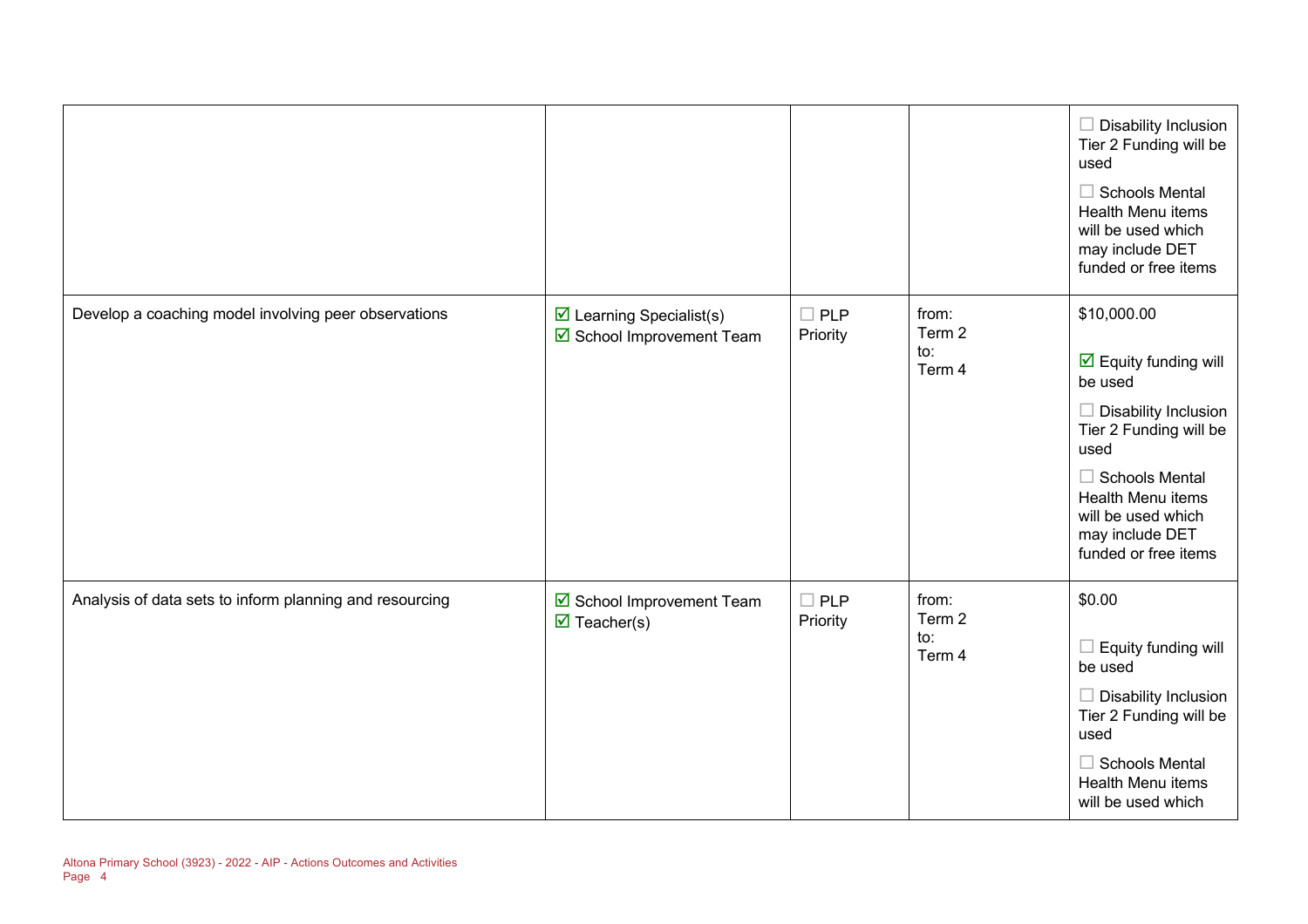|                                             |                                                                                                                                                                                                                                                                                                                                                                                                                                                                                                                                                                                                                                                                                                                                                                                                                                                                                             |                           |                                 |      | may include DET<br>funded or free items |  |
|---------------------------------------------|---------------------------------------------------------------------------------------------------------------------------------------------------------------------------------------------------------------------------------------------------------------------------------------------------------------------------------------------------------------------------------------------------------------------------------------------------------------------------------------------------------------------------------------------------------------------------------------------------------------------------------------------------------------------------------------------------------------------------------------------------------------------------------------------------------------------------------------------------------------------------------------------|---------------------------|---------------------------------|------|-----------------------------------------|--|
| KIS <sub>2</sub><br>Priority 2022 Dimension | Wellbeing - Effectively mobilise available resources to support students' wellbeing and mental health, especially the most vulnerable                                                                                                                                                                                                                                                                                                                                                                                                                                                                                                                                                                                                                                                                                                                                                       |                           |                                 |      |                                         |  |
| <b>Actions</b>                              | - Key questions will transfer to the wellbeing of our students: "Are we responding to the needs of all of our learners?", "Is every<br>learner challenged?"<br>- Tutoring program across the school<br>- Develop a whole school approach to learner dispositions in maths                                                                                                                                                                                                                                                                                                                                                                                                                                                                                                                                                                                                                   |                           |                                 |      |                                         |  |
| <b>Outcomes</b>                             | Leaders will<br>- undertake professional learning to support the development of student and teacher understanding of learning dispositions in maths<br>- prioritise and deliver a professional learning schedule with a focus on Maths<br>- ensure the implementation of the tutoring program across the school (P-6)<br>Teachers will:<br>- know where all learners are, where they have come from and where they need to go next (Victorian Curriculum)<br>- create the environment and demand for students to challenge themselves mathematically<br>- make the learning and assessment visible to students<br>- moderate and collaborate in teams and across the whole school to ensure consistency<br>Students will:<br>- be aware of where they are on the learning continuum, where they have come from and where they are going to next<br>- exercise their agency towards learning |                           |                                 |      |                                         |  |
| <b>Success Indicators</b>                   | - improved teaching practice and teacher confidence in Maths measured by teacher surveys and observed through Learning Walks<br>- improved student outcome data with an increase in the amount of students performing above standard in the Number strand from<br>$P-6$<br>Students will:<br>- have an increased positive perception of themselves as mathematicians<br>- be empowered to seek out challenges and goals                                                                                                                                                                                                                                                                                                                                                                                                                                                                     |                           |                                 |      |                                         |  |
| <b>Activities and Milestones</b>            |                                                                                                                                                                                                                                                                                                                                                                                                                                                                                                                                                                                                                                                                                                                                                                                                                                                                                             | <b>People Responsible</b> | Is this a PL<br><b>Priority</b> | When | <b>Funding Streams</b>                  |  |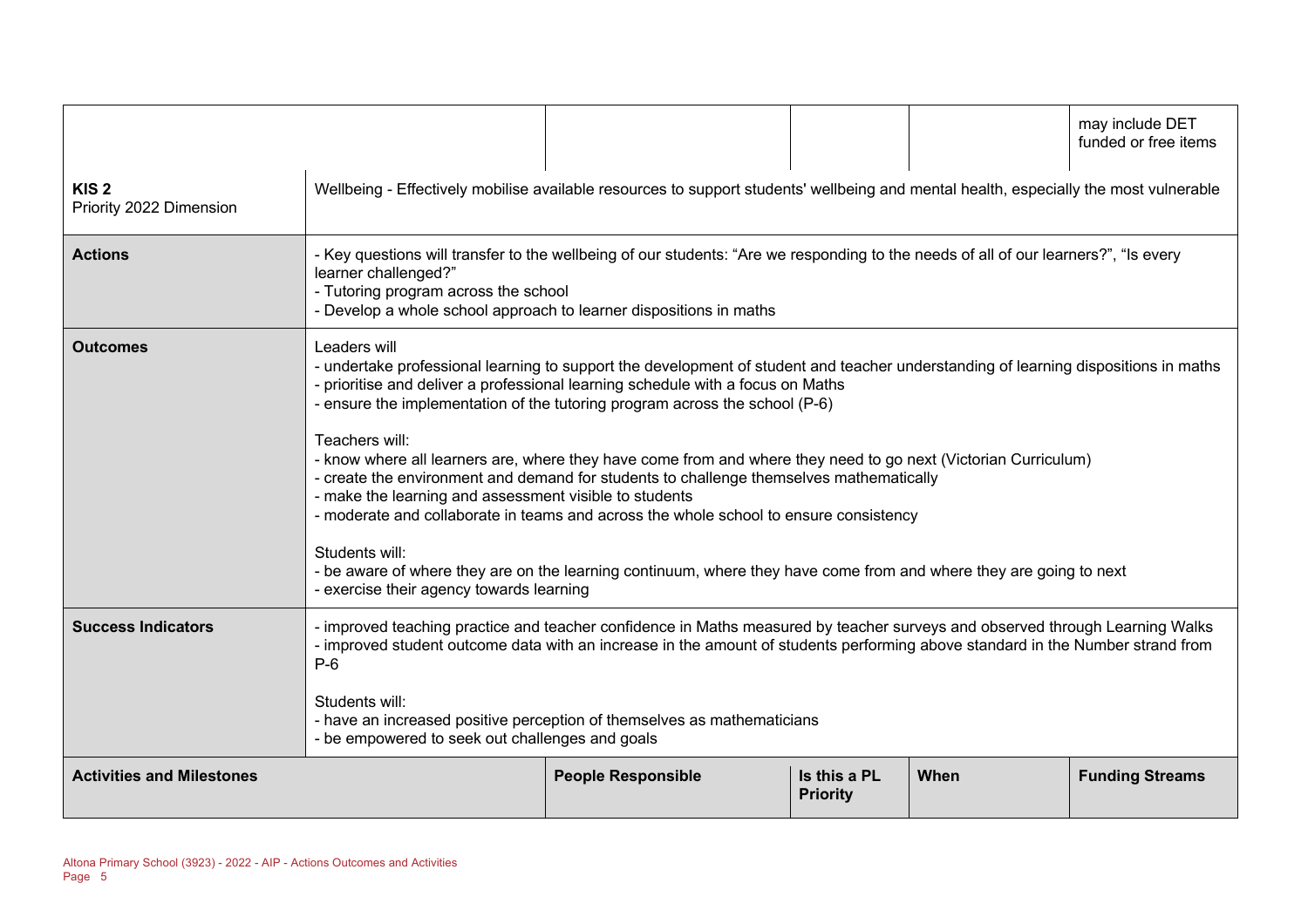| Tutoring program implemented                                                     |                                                                                    | $\triangledown$ Leadership Team | $\square$ PLP<br>Priority      | from:<br>Term 1<br>to:<br>Term 4 | \$0.00<br>Equity funding will<br>be used<br>$\Box$ Disability Inclusion<br>Tier 2 Funding will be<br>used<br>$\Box$ Schools Mental<br>Health Menu items<br>will be used which<br>may include DET<br>funded or free items        |
|----------------------------------------------------------------------------------|------------------------------------------------------------------------------------|---------------------------------|--------------------------------|----------------------------------|---------------------------------------------------------------------------------------------------------------------------------------------------------------------------------------------------------------------------------|
| Professional learning delivered with a focus on learner dispositions<br>in Maths |                                                                                    | ☑ School Improvement Team       | $\overline{M}$ PLP<br>Priority | from:<br>Term 2<br>to:<br>Term 3 | \$0.00<br>Equity funding will<br>be used<br>$\Box$ Disability Inclusion<br>Tier 2 Funding will be<br>used<br>$\Box$ Schools Mental<br><b>Health Menu items</b><br>will be used which<br>may include DET<br>funded or free items |
| Goal 2                                                                           | Improve student engagement in their learning.                                      |                                 |                                |                                  |                                                                                                                                                                                                                                 |
| 12 Month Target 2.1                                                              | Increase student positive responses from 59% (2021) to 'Student Voice and Agency'. |                                 |                                |                                  |                                                                                                                                                                                                                                 |
|                                                                                  | Increase student positive responses from 82% (2021) to 'Stimulated Learning'.      |                                 |                                |                                  |                                                                                                                                                                                                                                 |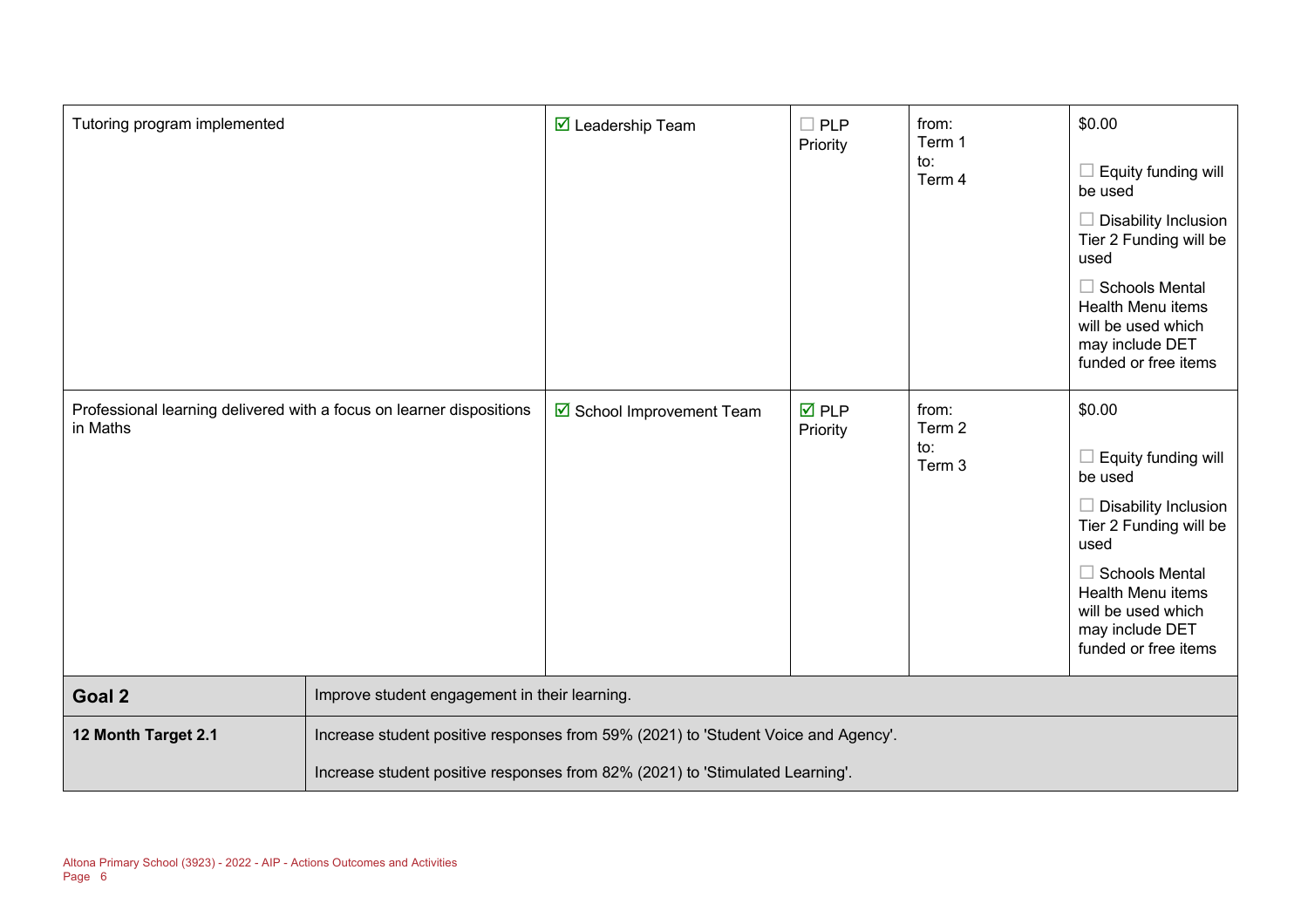| 12 Month Target 2.2                                               | Increase teacher positive responses from 71% for 'School Leadership'.                                                                                                                                                                                                                                                                                                                                                                                                                                                                                                                                                                                                                                                                                                                                                                                                                                      |  |  |  |
|-------------------------------------------------------------------|------------------------------------------------------------------------------------------------------------------------------------------------------------------------------------------------------------------------------------------------------------------------------------------------------------------------------------------------------------------------------------------------------------------------------------------------------------------------------------------------------------------------------------------------------------------------------------------------------------------------------------------------------------------------------------------------------------------------------------------------------------------------------------------------------------------------------------------------------------------------------------------------------------|--|--|--|
| 12 Month Target 2.3                                               | Increase parent positive responses from 75% (2021) for 'Effective Teaching'.                                                                                                                                                                                                                                                                                                                                                                                                                                                                                                                                                                                                                                                                                                                                                                                                                               |  |  |  |
| KIS <sub>1</sub><br>Intellectual engagement and<br>self-awareness | Build a whole school approach to students' intellectual engagement and voice and agency in learning.                                                                                                                                                                                                                                                                                                                                                                                                                                                                                                                                                                                                                                                                                                                                                                                                       |  |  |  |
| <b>Actions</b>                                                    | - Key questions will transfer to the engagement space: "Are we responding to the needs of all of our learners?", "Is every learner<br>challenged?"<br>- SIT team established to work on school priorities with a sharp and narrow focus<br>- Develop a whole school approach to student voice and agency                                                                                                                                                                                                                                                                                                                                                                                                                                                                                                                                                                                                   |  |  |  |
| <b>Outcomes</b>                                                   | Leaders will<br>- undertake and deliver professional learning to support the development of stimulated learning, voice and agency (Responsive<br>Teaching)<br>- align school values, voice and agency and Respectful Relationships to teaching and learning<br>- make learning more visible to the school community (effective teaching)<br>- be more visible in the teaching and learning process<br>Teachers will:<br>- know where all learners are, where they have come from and where they need to go next (Victorian Curriculum)<br>- create the environment for students to enact voice and agency<br>- make the learning and assessment visible to students<br>Students will:<br>- be aware of where they are on the learning continuum, where they have come from and where they are going to next<br>- exercise their agency towards learning<br>- be empowered to seek out challenges and goals |  |  |  |
| <b>Success Indicators</b>                                         | Improvement in:<br>- student positive responses to Student Voice and Agency (AToSS)<br>- student positive responses to Stimulated Learning (AToSS)<br>- teachers positive responses to School Leadership (SoS)<br>- parent positive responses to Effective teaching (PoS)                                                                                                                                                                                                                                                                                                                                                                                                                                                                                                                                                                                                                                  |  |  |  |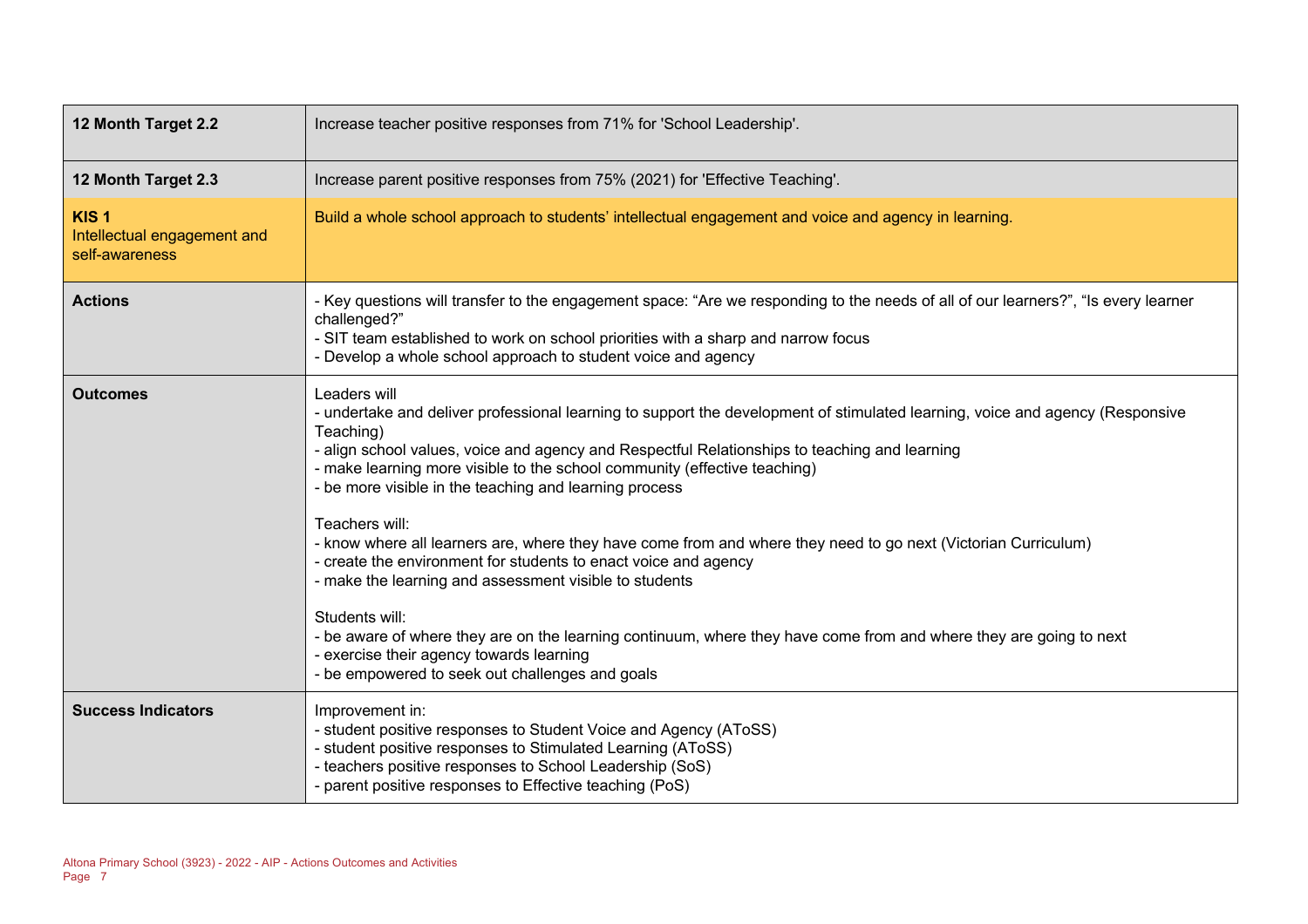| <b>Activities and Milestones</b>                                                                                      | <b>People Responsible</b>                                        | Is this a PL<br><b>Priority</b> | When                             | <b>Funding Streams</b>                                                                                             |
|-----------------------------------------------------------------------------------------------------------------------|------------------------------------------------------------------|---------------------------------|----------------------------------|--------------------------------------------------------------------------------------------------------------------|
| Participation in Responsive Teaching professional learning<br>community with Bronwyn Ryrie Jones                      | School Improvement Team                                          | $\overline{M}$ PLP<br>Priority  | from:<br>Term 1<br>to:<br>Term 4 | \$0.00<br>$\Box$ Equity funding will                                                                               |
|                                                                                                                       |                                                                  |                                 |                                  | be used<br>$\Box$ Disability Inclusion<br>Tier 2 Funding will be<br>used                                           |
|                                                                                                                       |                                                                  |                                 |                                  | $\Box$ Schools Mental<br><b>Health Menu items</b><br>will be used which<br>may include DET<br>funded or free items |
| Development of a school wide plan to enhance the 'Living our<br>Values' program in line with Respectful Relationships | $\triangleright$ Assistant Principal<br>School Improvement Team  | $\square$ PLP<br>Priority       | from:<br>Term 2<br>to:<br>Term 4 | \$0.00<br>$\Box$ Equity funding will<br>be used<br>$\Box$ Disability Inclusion<br>Tier 2 Funding will be<br>used   |
|                                                                                                                       |                                                                  |                                 |                                  | $\Box$ Schools Mental<br>Health Menu items<br>will be used which<br>may include DET<br>funded or free items        |
| Introduction of 'Learning Showcases' to involve parents and make<br>the learning more visible to the community        | $\triangleright$ Principal<br>$\overline{\mathbf{M}}$ Teacher(s) | $\square$ PLP<br>Priority       | from:<br>Term 1                  | \$0.00                                                                                                             |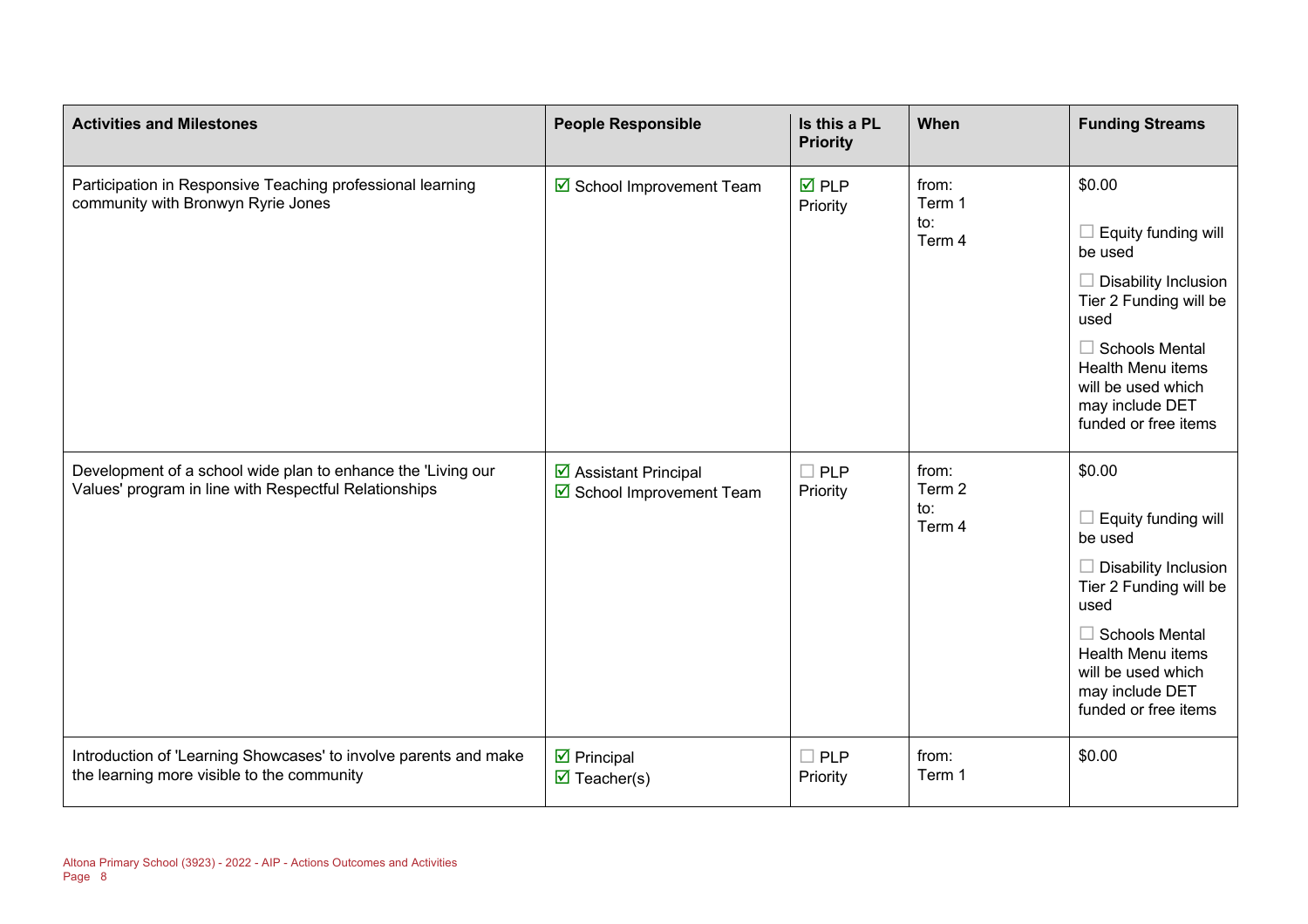|                                                                             |                                         |                        | to:<br>Term 4                    | Equity funding will<br>be used<br><b>Disability Inclusion</b><br>Tier 2 Funding will be<br>used<br><b>Schools Mental</b><br>Health Menu items<br>will be used which<br>may include DET<br>funded or free items           |
|-----------------------------------------------------------------------------|-----------------------------------------|------------------------|----------------------------------|--------------------------------------------------------------------------------------------------------------------------------------------------------------------------------------------------------------------------|
| Redevelop the role of Student Voice and Agency leaders across<br>the school | $\triangleright$ Learning Specialist(s) | $\Box$ PLP<br>Priority | from:<br>Term 2<br>to:<br>Term 4 | \$0.00<br>Equity funding will<br>be used<br><b>Disability Inclusion</b><br>Tier 2 Funding will be<br>used<br><b>Schools Mental</b><br>Health Menu items<br>will be used which<br>may include DET<br>funded or free items |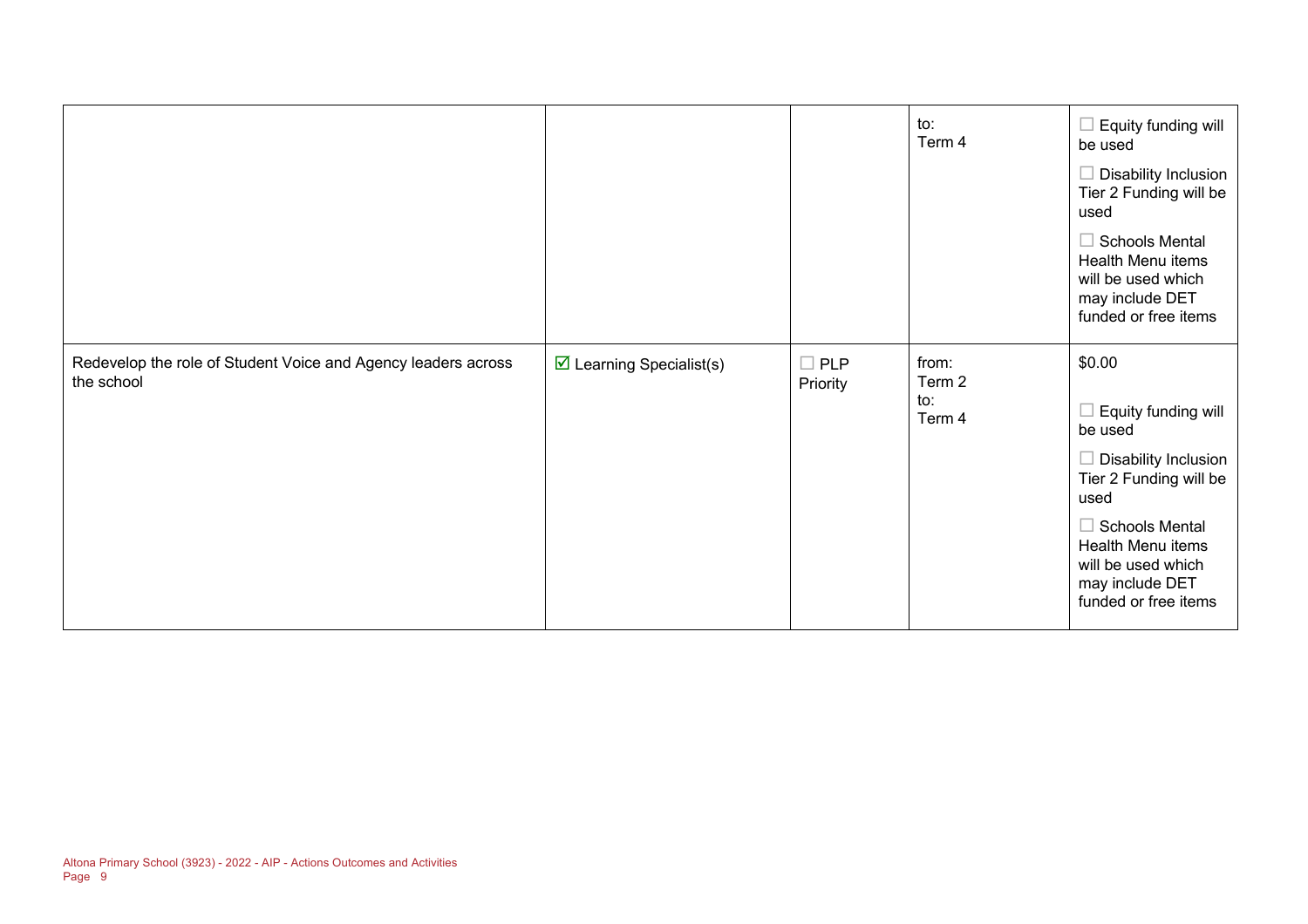# **Funding Planner**

### Summary of Budget and Allocated Funding

| <b>Summary of Budget</b>            | School's total funding (\$) | <b>Funding Allocated in activities (\$)</b> | Still available/shortfall |
|-------------------------------------|-----------------------------|---------------------------------------------|---------------------------|
| <b>Equity Funding</b>               | \$13,751.80                 | \$10,000.00                                 | \$3,751.80                |
| Disability Inclusion Tier 2 Funding | \$0.00                      | \$0.00                                      | \$0.00                    |
| Schools Mental Health Fund and Menu | \$0.00                      | \$0.00                                      | \$0.00                    |
| <b>Total</b>                        | \$13,751.80                 | \$10,000.00                                 | \$3,751.80                |

### Activities and Milestones – Total Budget

| <b>Activities and Milestones</b>                     | <b>Budget</b> |
|------------------------------------------------------|---------------|
| Develop a coaching model involving peer observations | \$10,000.00   |
| <b>Totals</b>                                        | \$10,000.00   |

### Activities and Milestones - Equity Funding

| <b>Activities and Milestones</b>                        | When                             | <b>Funding allocated (\$)</b> | Category                               |
|---------------------------------------------------------|----------------------------------|-------------------------------|----------------------------------------|
| Develop a coaching model<br>involving peer observations | from:<br>Term 2<br>to:<br>Term 4 | \$10,000.00                   | $\triangleright$ School-based staffing |
| <b>Totals</b>                                           |                                  | \$10,000.00                   |                                        |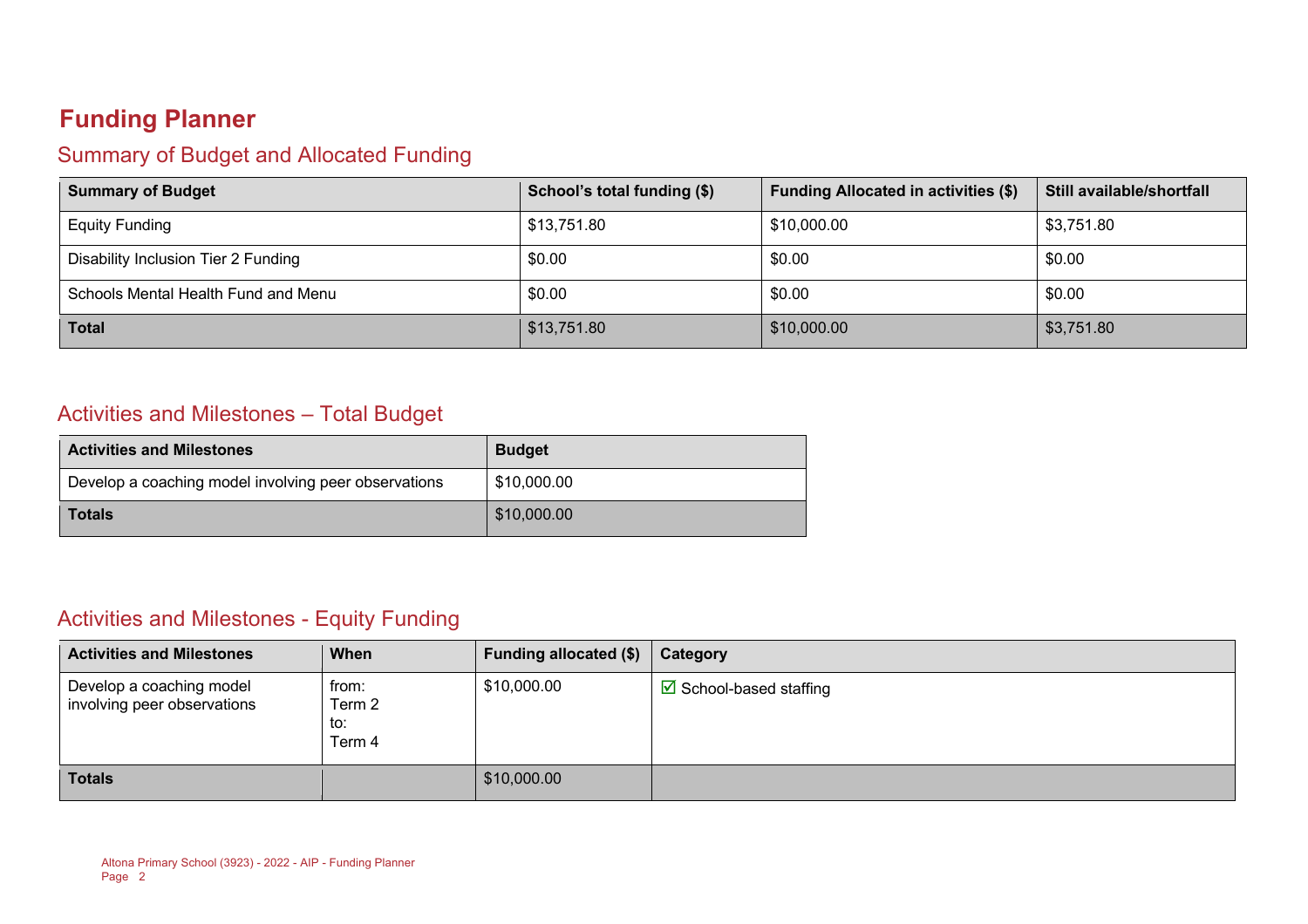#### Activities and Milestones - Disability Inclusion Funding

| <b>Activities and Milestones</b> | <b>When</b> | Funding allocated (\$) | Category |
|----------------------------------|-------------|------------------------|----------|
| Totals                           |             | \$0.00                 |          |

### Activities and Milestones - Schools Mental Health Fund and Menu

| <b>Activities and Milestones</b> | When | <b>Funding allocated (\$)</b> | <b>Category</b> |
|----------------------------------|------|-------------------------------|-----------------|
| Totals                           |      | \$0.00                        |                 |

#### Additional Funding Planner – Total Budget

| <b>Activities and Milestones</b> | <b>Budget</b> |
|----------------------------------|---------------|
| <b>Totals</b>                    | \$0.00        |

#### Additional Funding Planner – Equity Funding

| <b>Activities and Milestones</b> | <b>When</b> | <b>Funding allocated (\$)</b> | Category |
|----------------------------------|-------------|-------------------------------|----------|
| <b>Totals</b>                    |             | \$0.00                        |          |

### Additional Funding Planner – Disability Inclusion Funding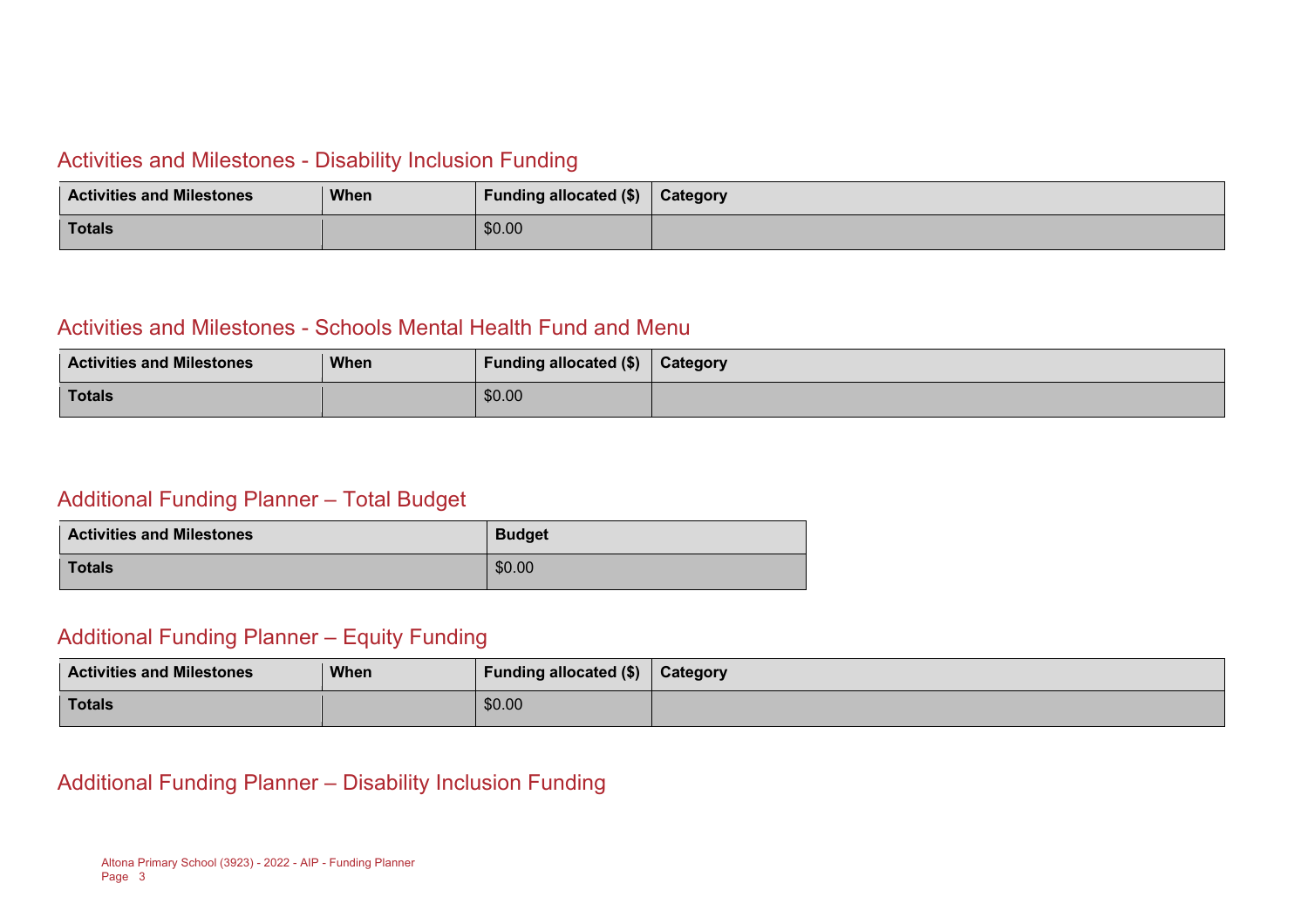| <b>Activities and Milestones</b> | <b>When</b> | <b>Funding allocated (\$)</b> | <b>Category</b> |
|----------------------------------|-------------|-------------------------------|-----------------|
| <b>Totals</b>                    |             | \$0.00                        |                 |

### Additional Funding Planner – Schools Mental Health Fund and Menu

| <b>Activities and Milestones</b> | <b>When</b> | Funding allocated $(\$)$ | Category |
|----------------------------------|-------------|--------------------------|----------|
| <b>Totals</b>                    |             | \$0.00                   |          |